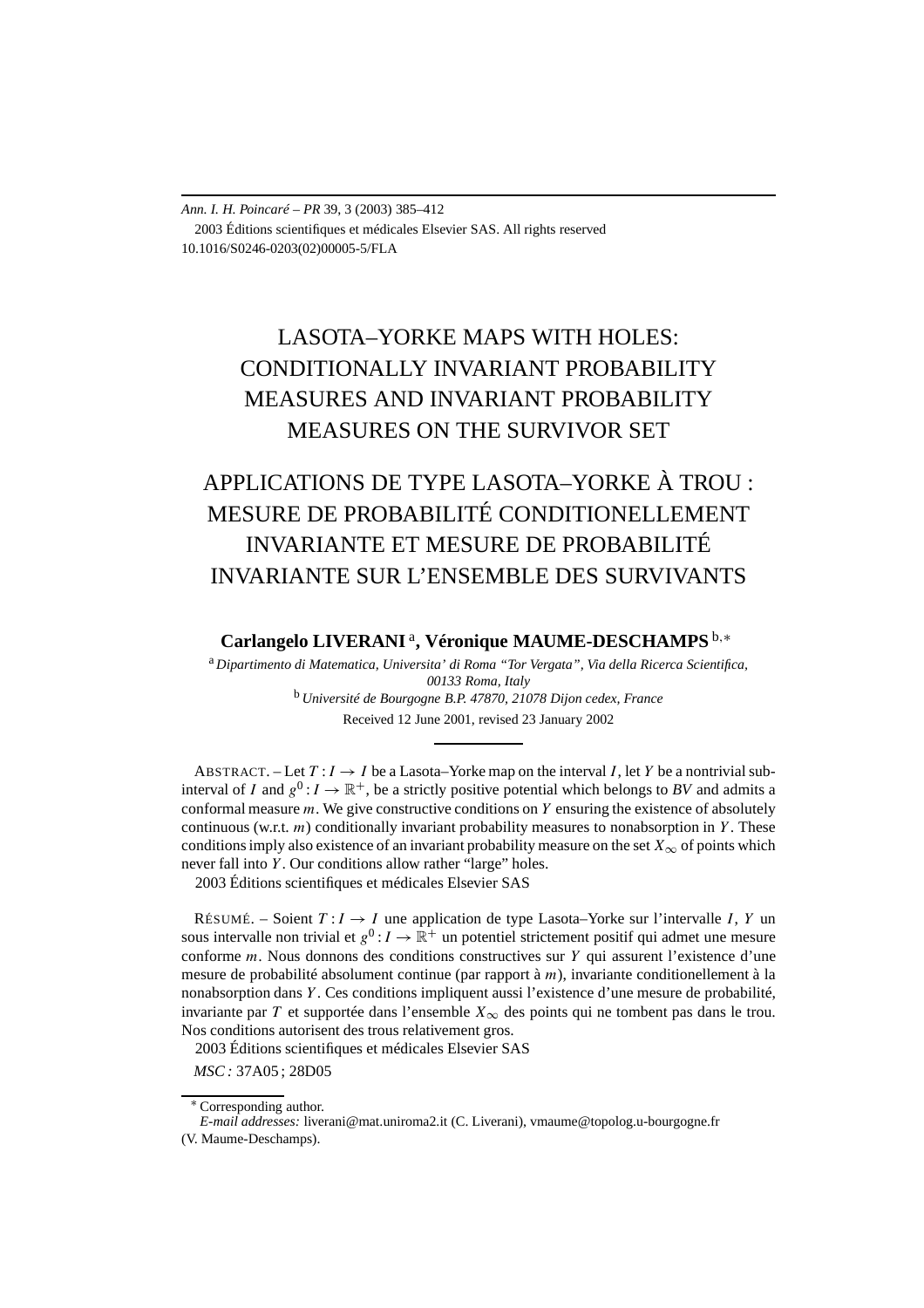#### **Introduction**

The notion of conditionally invariant probability measures *c.i.p.m.* was introduced for countable state Markov chains with an absorbing state in [19]. More precisely, if *(U<sub>n</sub>)* is a Markov chain with law  $\mathbb P$  and taking values in a countable set  $E \cup \partial$ , if  $\tau_{\partial} =$ inf{ $n \geq 0$ :  $U_n = \partial$ } is the hitting time of  $\partial$ , then a probability measure  $\nu$  concentrated on *E*, is called a c.i.p.m. (conditioned to stay in *E*) if  $\mathbb{P}_{\nu} \{ U_n \in A \mid \tau_{\partial} > n \} = \nu(A)$ for every  $A \subset E$  and  $n \ge 0$ . It was proven in [10] that geometric absorption was a necessary and sufficient condition for the existence of c.i.p.m. for a wide class of Markov chains. In [17] and later in [6–8] the existence of such measures was investigated for topological Markov chains and Markov expanding dynamical systems with holes. More recently, these questions were also studied for Anosov systems in [4] where small holes are considered and the existence of a c.i.p.m. is obtained by a perturbative argument. General conditions ensuring existence of c.i.p.m. have been given in [9] where it has been proven that  $\Phi$ -mixing systems satisfying the Gibbs property for some invariant measure  $\mu$  admits a c.i.p.m. which is absolutely continuous with respect to  $\mu$ .

In this article, we are concerned with Lasota–Yorke maps (these systems are in general neither  $\Phi$ -mixing nor Gibbs).

Let  $T: I \rightarrow I$  be a Lasota–Yorke map on the interval *I*, let *Y* be a nontrivial subinterval of *I* and  $g^0: I \to \mathbb{R}^+$ , inf  $g^0 > 0$ , be a potential which belongs to BV and admits a conformal measure  $m$  (see definition and assumptions below).<sup>1</sup>

Some results have been obtained for such maps with holes, limited to the case in which the potential is given by the Jacobian of the map, in [5] and [1] for very small holes and under some additional geometrical assumption on the holes. Our goal here is on the one hand to find constructive conditions allowing not necessarily small holes and on the other to show that a smallness condition alone suffices.

The plan of the paper is as follows. In Section 1 some general facts are recalled and the main theorems proved in the paper are stated. Section 2 is devoted to obtaining a special type of Lasota–Yorke like inequality that will be the basis for future arguments. Section 3 uses the previous results to establish that the transfer operator is a contraction in an appropriate (projective) metric. From this results the required statistical properties readily follows as is shown in Section 4. Section 5 investigates the Hausdorff dimension of the set of the points that never visit the hole. In Section 6 we investigate many concrete examples and show that the theory so far developed does apply to maps with fairly large holes even in the absence of a Markov structure. Finally, Section 7 points out that if one is concerned only with pertubative results (i.e. rather small holes) then results of the type obtained in the previous sections follow under much more general hypothesis. It should be remarked that, although we do not investigate this explicitly, the size of the holes for which the latter result applies can be (at least in principle) explicitly computed since the perturbation theory we use is constructive.

<sup>&</sup>lt;sup>1</sup> In fact, all the following can be easily extended to the case in which *Y* is a finite collection of subintervals. We choose not to do so to keep the exposition as simple as possible.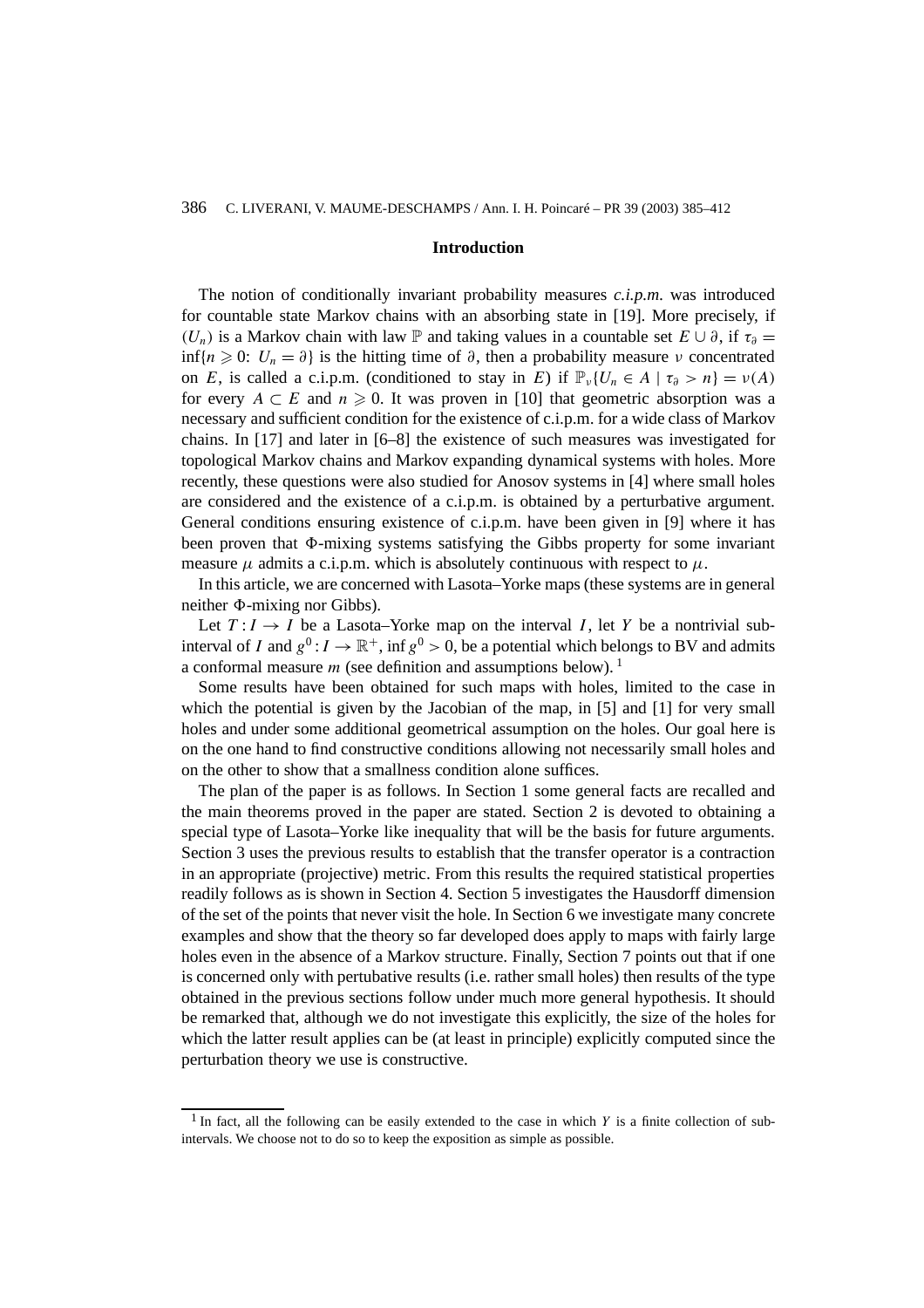#### **1. Statements and results**

Let us fix some notation. Let  $I \subset \mathbb{R}$  be an interval and let  $T : I \to I$  be a Lasota–Yorke map, i.e. there exists a partition  $Z$  (mod. a finite number of points) of *I* on subintervals such that *T* is  $C^1$  on each  $\overline{Z}$ ,  $Z \in \mathcal{Z}$  and monotonic. Let  $\mathcal{Z}^{(n)}$  be the monotonicity partition of  $T^n$ .

Recall that if *f* is a measurable function on *I* the variation of *f* is defined by:

$$
\bigvee f = \sup \left\{ \sum_{i=0}^{n-1} |f(x_{i+1}) - f(x_i)| \right\}
$$

where the sup is taken over all finite subdivisions  $x_0 < x_1 < \cdots < x_n$  of *I*. If  $\forall f < \infty$ we say that *f* has bounded variation and *BV* denotes the space of functions of bounded variation.

Let  $g^0: I \to \mathbb{R}^+$ , be a strictly positive potential which belongs to *BV* and admits a conformal measure *m*. By  $\mathcal{L}_0$  we designate the usual Perron–Frobenius operator (or transfer operator) associated to the dynamics and  $g^0$ . The operator  $\mathcal{L}_0$  acts on  $L^1(m)$  and *BV*:

$$
\mathcal{L}_0 f(x) = \sum_{T y = x} f(y) g^0(y). \tag{1.1}
$$

Recall that a measure *m* is called  $g^0$ -conformal if it satisfies:

$$
\mathcal{L}_0^* m = cm \quad \text{where } c := e^{P(g^0)}
$$

and

$$
P(g^{0}) = \lim_{n \to \infty} \frac{1}{n} \log \sum_{Z \in \mathcal{Z}^{(n)}} \sup_{Z} g_{n}^{0},
$$

with  $g_n^0(x) = g^0(x) \times \cdots \times g^0(T^{n-1}x)$ .

Define also  $\Theta(g^0)$  to be such that  $\log \Theta(g^0) := \lim_{n \to \infty} \frac{1}{n} \log \sup_l g_n^0$ . Our standing assumptions on  $g^0$  will be the following:

*Condition* 0. –

- inf  $g^0 > 0$ ,
- the potential  $g^0$  is *contracting*, i.e.,  $\Theta(g^0) < P(g^0)$ ,
- the potential  $g^0$  belongs to the space *BV* of functions of bounded variation,
- there exists a  $g^0$ -conformal probability measure *m*.

*Remark* 1.1. – It is known (see [12,3,16]) that if  $g^0$  belongs to *BV* then so does  $g_n^0$ for all  $n \in \mathbb{N}$  and that this together with the contracting condition are sufficient to ensure the existence of a  $g^0$ -conformal nonatomic probability measure provided the partition is generating.

Next, consider a sub-interval  $Y \subset I$ , the hole. To avoid trivial considerations, we assume  $m(Y)m(Y^c) \neq 0$ ,  $X_0$  denotes the complement of the hole:  $X_0 = I \setminus Y$ .  $X_n$  will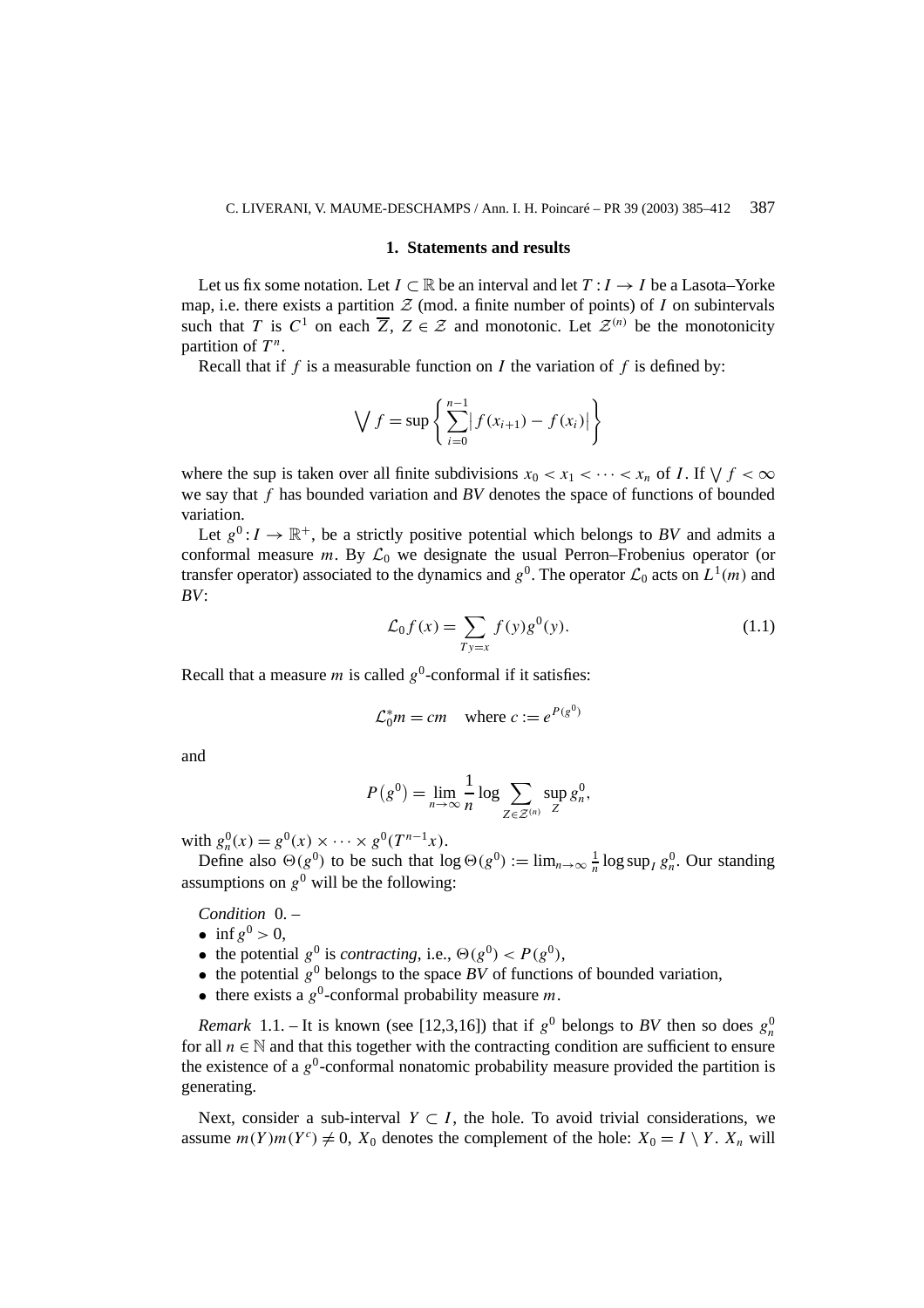denote the set of points that have not fallen into the hole at time *n*:  $X_n = \bigcap_{i=0}^n T^{-i}X_0$ . We will also denote by  $g = g^0 \mathbf{1}_{X_0}$ ,  $g_n(x) = g(x) \times \cdots \times g(T^{n-1}x)$  and  $\Theta = \Theta(g)$ .

*Conditionally invariant probability measures* (*c.i.p.m. for short*) are probability measures *ν* satisfying:

$$
\forall A \in \mathcal{B} \,\forall n \in \mathbb{Z}_+ \quad \nu(T^{-n}A \cap X_n) = \nu(A)\nu(X_n), \tag{*}
$$

where B is the Borel  $\sigma$ -algebra. Condition (\*) implies that  $\nu$  must be supported in  $X_0$ and, if  $\nu(T^{-1}X_0) =: \alpha \in [0, 1]$ , that  $\nu(X_n) = \alpha^n$ , i.e. with respect to  $\nu$ , the entrance time into *Y* has exponential law.

Of course, we are not interested in all c.i.p.m., but on those that have some reasonable properties with respect to the potential  $g^0$ . We will consider only absolutely continuous with respect to *m* c.i.p.m. (*a.c.c.i.p.m.* for short). To this end, an useful tool is the transfer operator  $\mathcal L$  defined by

$$
\mathcal{L}(f) = \mathcal{L}_0(f \mathbf{1}_{X_0}).\tag{1.2}
$$

The usefulness of  $\mathcal L$  is readily clarified.

LEMMA 1.1. – *The following two assertions hold true.*

- (1) Let  $v = \mathbf{1}_{X_0} h \cdot m$  be a probability measure absolutely continuous with respect *to m. Then, v is an a.c.c.i.p.m. if and only if*  $\mathcal{L}h = c \alpha h$  *for some*  $\alpha \in [0, 1]$ *.*
- (2) *Let*  $\alpha \in [0, 1]$  *and*  $h \in L^1(m)$  *be such that*  $\mathcal{L}h = c\alpha h$ *, let*  $\mu$  *be a probability measure on I such that*  $\mathcal{L}^*\mu = c\alpha\mu$ *. Then*  $\mu$  *is supported in*  $X_\infty$  *and*  $\lambda = h\mu$ *is T -invariant.*

*Proof.* – (1) Let  $v = (1_{X_0}h)m$  and assume  $\mathcal{L}h = c\alpha h$ . We will make extensive use of the following two easily obtained properties on the iterates of  $\mathcal{L}$ :

$$
\forall f \in L^{1}(m), \ \forall n \in \mathbb{Z}_{+} \quad \mathcal{L}^{n}(f) = \mathcal{L}_{0}^{n}(f \mathbf{1}_{X_{n-1}}), \tag{1.3}
$$

$$
\forall f, \varphi \in L^{1}(m), \ \forall n \in \mathbb{Z}_{+} \quad \int\limits_{X_{0}} \varphi \mathcal{L}^{n} f \, dm = c^{n} \int\limits_{X_{n}} \varphi \circ T^{n} \cdot f \, dm. \tag{1.4}
$$

Let  $A \in \mathcal{B}$ , (1.3), (1.4) give:

$$
\nu(T^{-n}A \cap X_n) = \int \mathbf{1}_A \circ T^n \cdot \mathbf{1}_{X_n} \cdot h \, dm
$$
  
= 
$$
\frac{1}{c^n} \int_{X_0} \mathbf{1}_A (\mathcal{L}^n h) \, dm = \alpha^n \nu(A).
$$

In particular, for  $A = I$ , we get  $v(X_n) = \alpha^n$  thus, for any  $A \in \mathcal{B}$ ,  $v(T^{-n}A \cap X_n) =$  $ν(A)ν(X_n)$ .

Conversely, assume  $v = (1_{X_0}h)m$  is a a.c.c.i.p.m. Then, by definition of c.i.p.m., there exists  $\alpha \in ]0, 1]$  such that, for any  $A \in \mathcal{B}$ ,  $\nu(T^{-n}A \cap X_n) = \alpha^n \nu(A)$ . So,

$$
\forall A \in \mathcal{B}, \int_{X_0} \mathbf{1}_A \cdot \frac{\mathcal{L}^n h}{c^n} dm = \alpha^n \int_{X_0} \mathbf{1}_A \cdot h dm,
$$

we deduce that  $\mathcal{L}^n h = (c\alpha)^n h$ .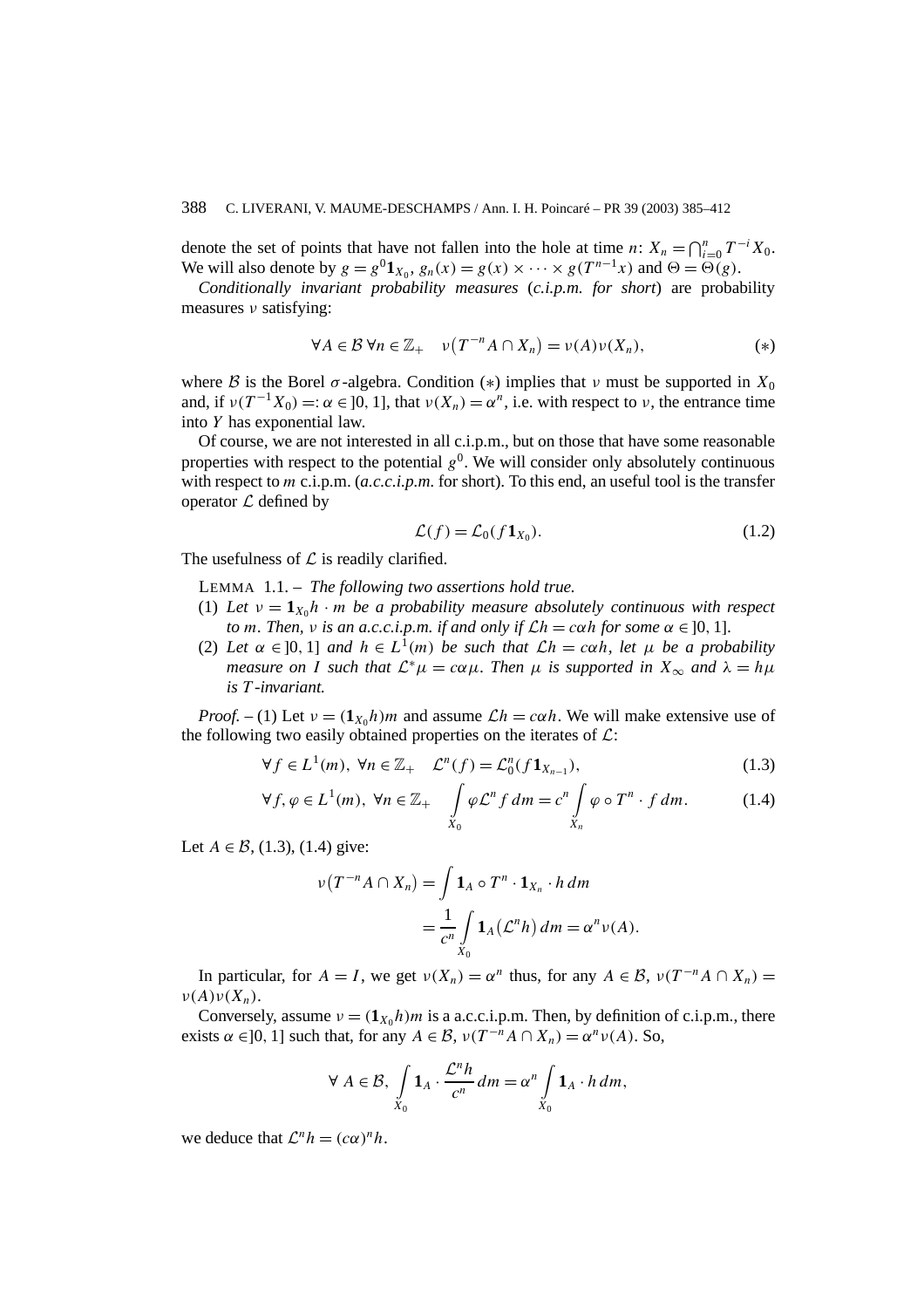(2) Let  $\mu$  be a probability measure on *I*, assume that  $\mathcal{L}^*\mu = c\alpha\mu$ ,  $\alpha \in [0, 1]$ , then

$$
\forall n \in \mathbb{Z}_+, \ \forall f \in L^1(m) \quad (c\alpha)^n \mu(f) = \int\limits_I \mathcal{L}^n f \, d\mu.
$$

Assume that *f* is zero on  $X_{n-1}$ . Then

$$
(c\alpha)^n \mu(f) = \mu(\mathcal{L}^n f) = \mu(\mathcal{L}^n_0(\mathbf{1}_{X_{n-1}} f)) = 0,
$$

thus  $\mu(f) = 0$ . We deduce that  $\mu$  has its support contained in  $X_{\infty}$ .

The fact that for *h* such that  $\mathcal{L}h = c\alpha h$  the measure  $\lambda = h\mu$  is *T*-invariant is a direct moutation. computation. ✷

In the next section we will introduce two conditions on the holes (see Condition 1 and Condition 2) under which the following statements hold.

Our main result is the following.

THEOREM A. – *Assume that Conditions* 0*,* 1 *and* 2 *are satisfied. Then there exists a unique conditionally invariant probability measure ν* = *hm which is absolutely continuous with respect to m. There exists a unique probability measure µ supported in*  $X_{\infty}$  *and which satisfies*  $\mu(\mathcal{L}f) = \rho\mu(f)$ *, with*  $\rho \leq c$ *, for any bounded function*  $f$ *. The measure*  $\lambda = h\mu$  *is the only T invariant measure supported on*  $X_{\infty}$  *and absolutely continuous with respect to*  $\mu$ *. Moreover, there exists*  $\kappa$  < 1 *such that for any*  $f \in BV$  *and any*  $A \in \mathcal{B}$ :

$$
\left\|\frac{\mathcal{L}^n f}{\rho^n} - h\mu(f)\right\|_{\infty} \leq C t\kappa^n \|f\|_{BV},
$$
  
\n
$$
|m(T^{-n}A \mid X_{n-1}) - \nu(A)| \leq C t\kappa^n, \quad \text{and} \quad |\nu(A \mid X_{n-1}) - \lambda(A)| \leq C t\kappa^n.
$$

A subproduct of our Theorem A will be the following result on the Hausdorff dimension of the set  $X_{\infty}$  of survivors. For any  $0 \leq t \leq 1$ , define

$$
\mathcal{L}_t f(x) = \sum_{Ty=x} (g^0)^t (y) \mathbf{1}_{X_0}(y) f(y)
$$

and by  $\Theta_t$ ,  $\rho_t$  and  $P(t)$  the number corresponding to  $\Theta$ ,  $\rho$ ,  $P$  in the case  $t = 1$  (see Definition 2.1 for the definition of *ρ*).

We will say that  $g^0$  has the Bounded Distortion property if there exists  $C > 1$  such that for all  $n \in \mathbb{N}$ ,  $Z \in \mathcal{Z}^{(n)}$  and  $x, y \in Z$ ,

$$
\frac{g_n^0(x)}{g_n^0(y)} \leqslant C. \tag{1.5}
$$

We will say that *T* has large images if

$$
\inf_{n \in \mathbb{N}} \inf_{Z \in \mathcal{Z}^{(n)}} m(T^n Z) > 0. \tag{1.6}
$$

We will say that *T* has large images with respect to *Y* if for all  $n \in \mathbb{N}$ , for all  $Z \in \mathcal{Z}^{(n)}$ ,  $Z \cap X_\infty \neq \emptyset$ ,  $T^n(Z \cap X_{n-1}) \supset X_\infty$ .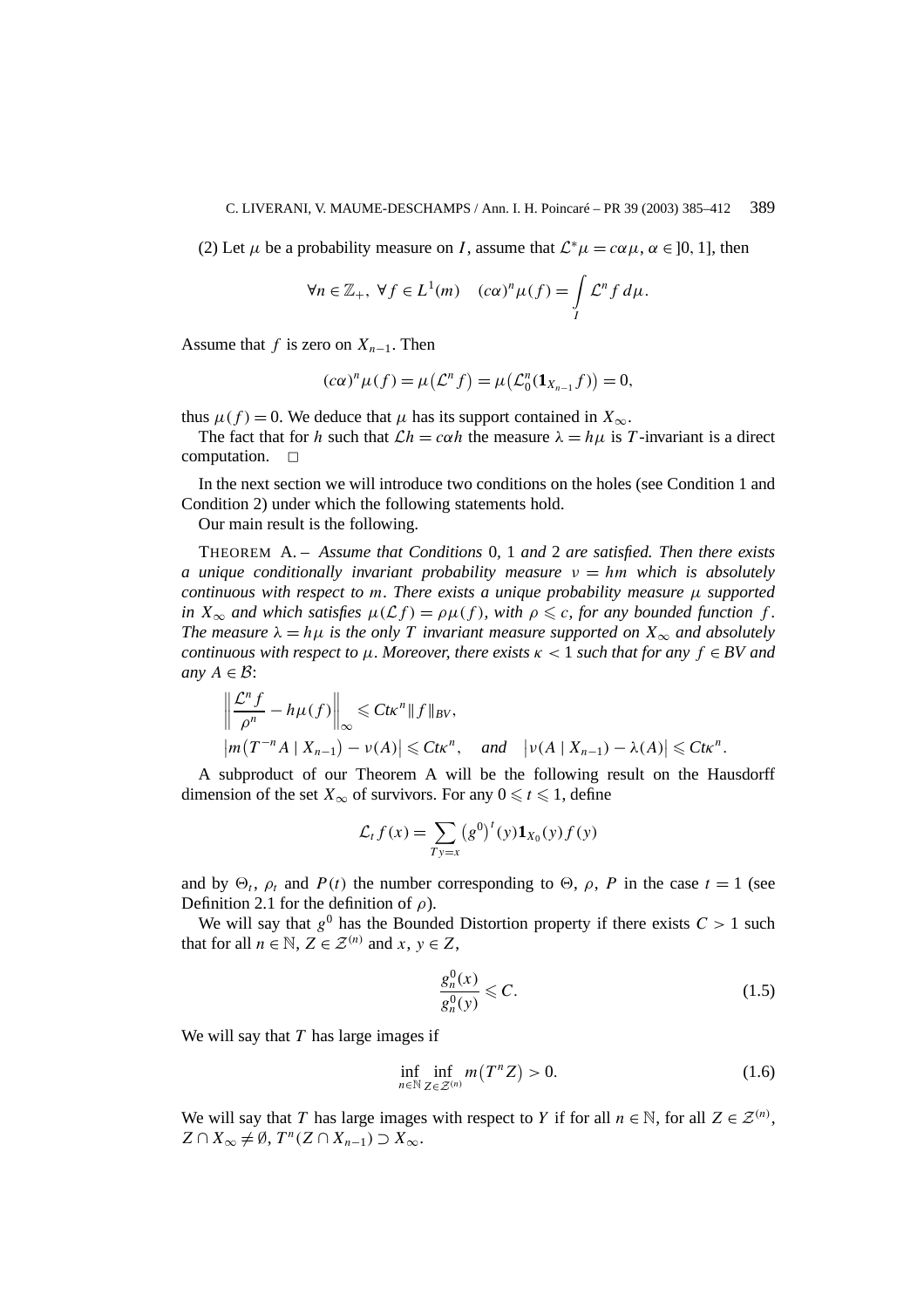THEOREM B. – Let  $g^0 = \frac{1}{T'}$ . Assume that for all  $0 \le t \le 1$ , Conditions 0, 1 and 2 *are satisfied. Then, there exists a unique*  $0 < t_0 \leqslant 1$  *such that for*  $0 \leqslant t < t_0$ *,*  $\rho_t > 1$  *and for*  $1 \ge t > t_0$ ,  $\rho_t < 1$ . If *T* has large images and large images with respect to *Y* then, *HD*( $X_{\infty}$ ) = *t*<sub>0</sub>*.* 

The two theorems above will follow from Theorems 4.4 and 5.1.

As we will see in Section 6, Theorems A, B apply to maps with fairly large holes, in fact this is the case in which they are of interest. If, on the contrary, one is willing to settle for small holes, then it is possible to apply a perturbative approach which yields the following stronger result. <sup>2</sup>

THEOREM C. – Assume  $g^0$  is satisfies Condition 0. If the Lasota–Yorke map  $T: I \rightarrow I$  *has a unique invariant measure*  $\mu_0$  *absolutely continuous with respect the conformal measure m, and the systems*  $(I, T, \mu_0)$  *is mixing, then there exists*  $\varepsilon > 0$  *such that, for each hole*  $Y$ *,*  $m(Y) \leq \varepsilon$ *, the conclusions of Theorem A apply.* 

Theorem C is proven in Section 7. In view of Lemma 1.1, we are led to start our investigation by constructing eigenvalues and eigenfunctions for  $\mathcal{L}$ . As usually in these topics, a Lasota–Yorke inequality is useful.

#### **2. Transfer operator and Lasota–Yorke inequalities with holes**

As already mentioned, our point of view is to consider the Transfer operator  $\mathcal L$  as associated to the potential  $g = g^{0} \mathbf{1}_{X_0}$ , that is a positive, but not strictly positive, weight. Weights of such type, and more general, have been studied in quite some detail. In particular the existence of a quasi-invariant and an invariant measure is proven in [3] under very mild technical assumptions plus the hypothesis that the standard bound  $\Theta$ for the essential spectral radius of  $\mathcal L$  be strictly less than the spectral radius of  $\mathcal L$ . Yet, the arguments used there are nonconstructive (quasi-compactness) and both the problem of when such a condition is satisfied and the problem of the uniqueness of the above measure are not addressed. Here we will restrict ourselves to a slightly less general setting and use a different, constructive, approach patterned after some previous results for strictly positive weights (see [16]). The present approach will allow us, in the following sections, to find explicit conditions for the existence and the properties of the quasi-invariant and invariant probability measures.

First of all we need to impose a condition on our system that insures that all the points would not fall into the hole.

*Condition* 1. – Let  $D_n := \{x \in I \mid L^n 1(x) \neq 0\}$ . We will consider only systems that satisfy

C1:  $D_{\infty} := \bigcap_{n \in \mathbb{N}} D_n \neq \emptyset$ .

Notice that if  $x \notin D_n$  then  $\mathcal{L}^n f(x) = 0$  for each  $f \in L^\infty([0, 1])$  since

$$
\left|\mathcal{L}^n f(x)\right| \leqslant \mathcal{L}^n |f|(x) \leqslant \|f\|_{\infty} \mathcal{L}^n 1(x) = 0.
$$

<sup>&</sup>lt;sup>2</sup> In fact, the hypothesis that  $(I, T, \mu_0)$  is mixing is superfluous and here is used only to make an easy comparison with Theorem A which conditions insure that the invariant measure is unique.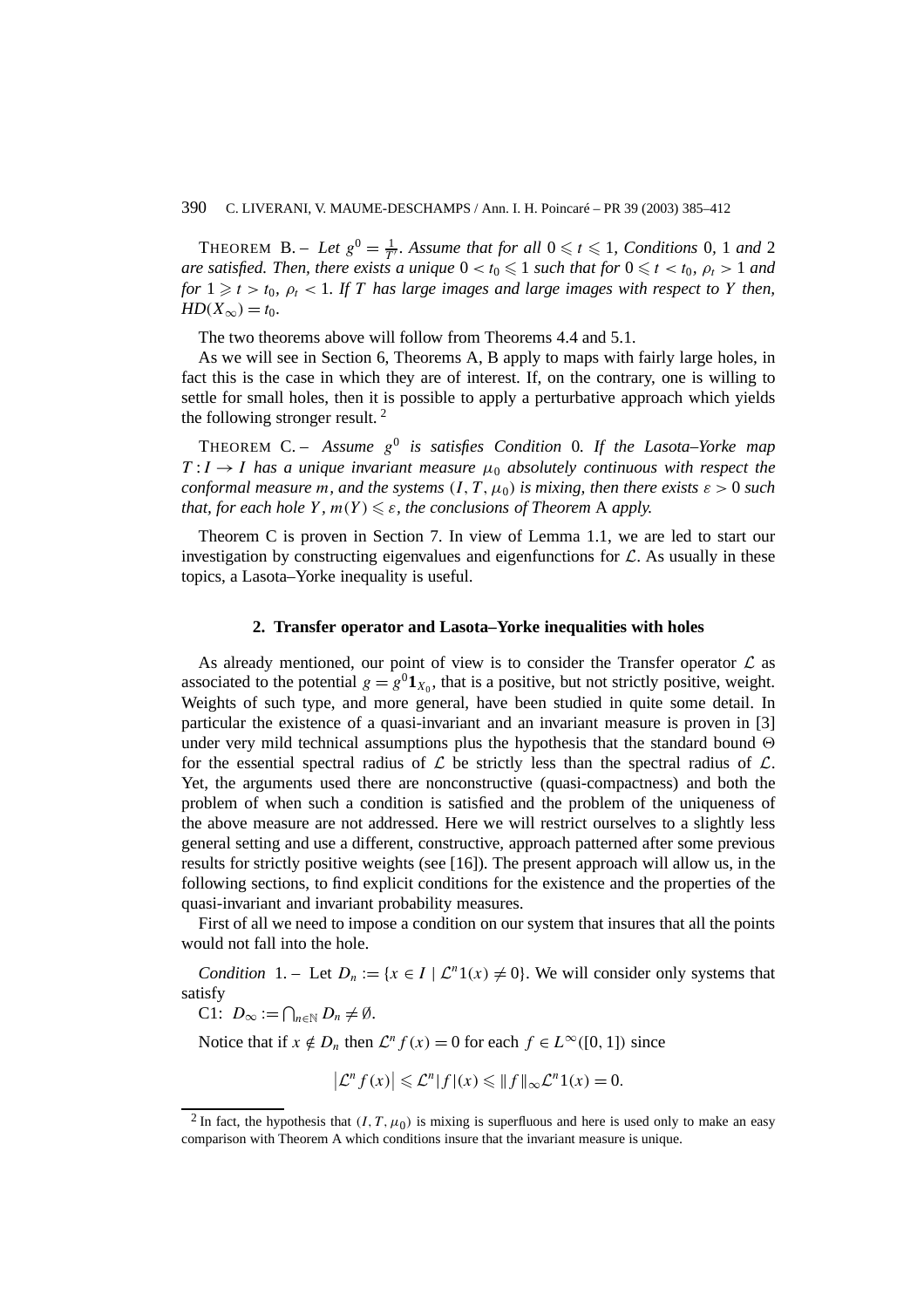Accordingly, for each  $n \in \mathbb{N}$  holds

$$
\mathcal{L}^n f = \mathbf{1}_{D_n} \mathcal{L}^n f. \tag{2.1}
$$

Eq. (2.1) in particular means that if  $x \notin D_n$ , then

$$
\mathcal{L}^{n+1}1(x) = \mathcal{L}^n(\mathcal{L}1)(x) = 0,
$$

hence  $x \notin D_{n+1}$ , that is  $D_{n+1} \subset D_n$ .

We can now define the functional

$$
\Lambda(f) := \lim_{n \to \infty} \inf_{x \in D_n} \frac{\mathcal{L}^n f(x)}{\mathcal{L}^n 1(x)}.
$$
\n(2.2)

The above definition needs a few comments to convince the reader that it is well posed. To start with notice that Condition 1 implies that the ratio is well defined. Second the existence of the limit is assured by the fact that the sequence is increasing and bounded, indeed

$$
\inf_{x \in D_{n+1}} \frac{\mathcal{L}^{n+1} f(x)}{\mathcal{L}^{n+1} 1(x)} = \inf_{x \in D_{n+1}} \frac{\mathcal{L} \mathbf{1}_{D_n} [\mathcal{L}^n 1_{\overline{\mathcal{L}}^n 1}^{\overline{\mathcal{L}}^n}]}{\mathcal{L}^{n+1} 1}
$$
\n
$$
\geq \inf_{x \in D_n} \frac{\mathcal{L}^n f(x)}{\mathcal{L}^n 1(x)} \inf_{x \in D_{n+1}} \frac{\mathcal{L} \mathbf{1}_{D_n} [\mathcal{L}^n 1]}{\mathcal{L}^{n+1} 1}
$$
\n
$$
= \inf_{x \in D_n} \frac{\mathcal{L}^n f(x)}{\mathcal{L}^n 1(x)};
$$
\n(2.3)

and

$$
-\|f\|_{\infty} \leqslant \inf_{x \in D_n} \frac{\mathcal{L}^n f(x)}{\mathcal{L}^n 1(x)} \leqslant \|f\|_{\infty}.
$$

The relevant properties of the above functional are the following: <sup>3</sup>

•  $\Lambda(1) = 1$ ;

- $\Lambda$  is continuous in the  $L^{\infty}$  norm;
- $f \ge g$  implies  $\Lambda(f) \ge \Lambda(g)$  (monotonicity);
- $\Lambda(\lambda f) = \lambda \Lambda(f)$  (homogeneity);
- $\Lambda(f + g) \geq \Lambda(f) + \Lambda(g)$  (super-additivity);
- $\forall b \in \mathbb{R}, \Lambda(f + b) = \Lambda(f) + b;$
- if for  $p \subset I$  there exists  $n \in \mathbb{N}$  such that  $p \cap X_n = \emptyset$ , then  $\Lambda(1_n) = 0$ .

All the above follows immediately from the definition.

*Remark* 2.1. – Note that, at the moment, it is not clear if the functional is linear or not, yet homogeneity and super-additivity imply at least convexity.

DEFINITION 2.1. – *Set*  $\rho = \Lambda(\mathcal{L}1)$ *.* 

<sup>&</sup>lt;sup>3</sup> Essentially the properties of  $\Lambda$  are similar to the ones of an inner measure. In the following we will see that, under certain conditions, it is indeed a measure.

 $4$  This follows remembering Eq. (1.3).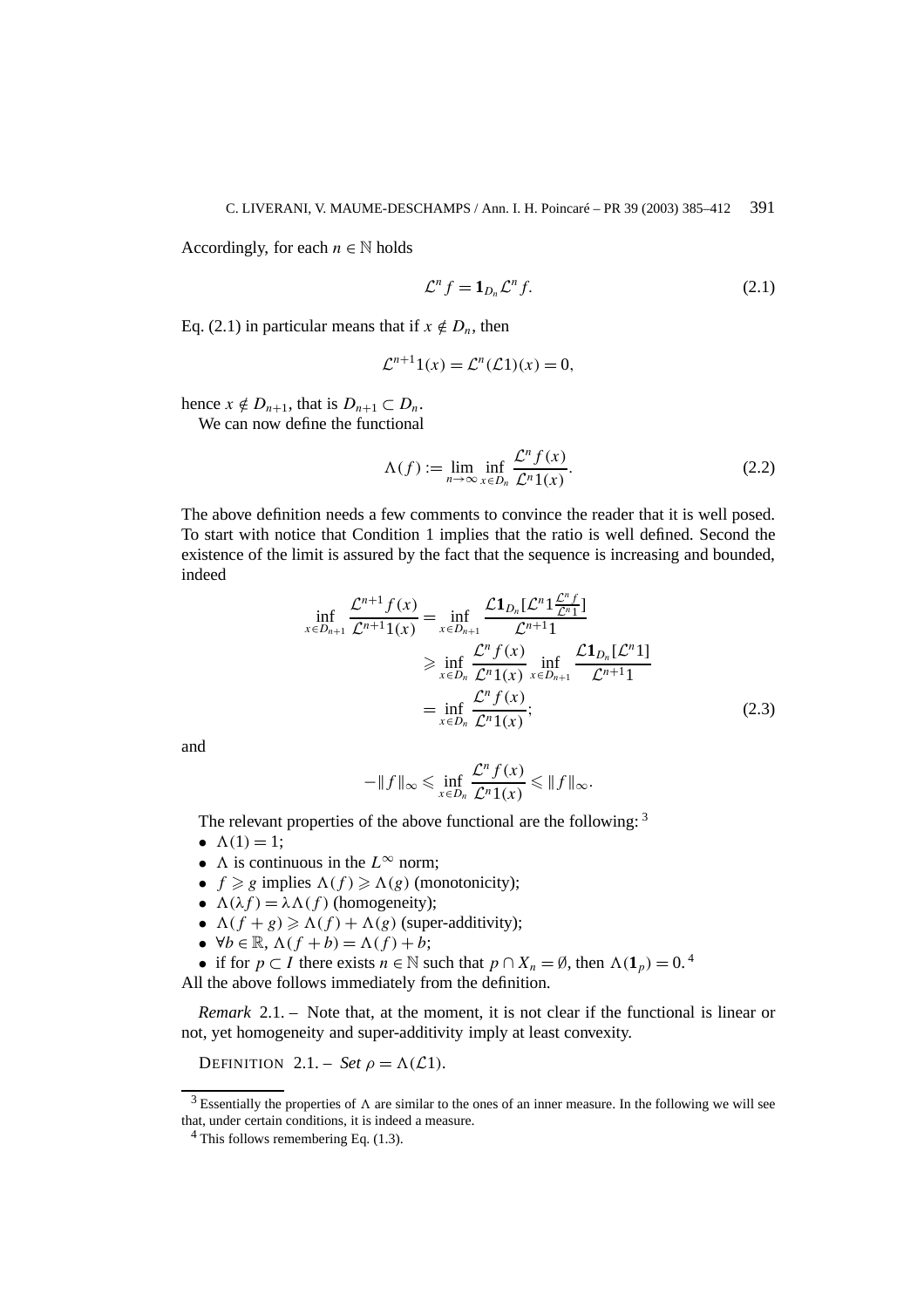**LEMMA** 2.2. – *Under condition* C1 *we have*  $\rho \leqslant c$ .

*Proof. –* Let

$$
\rho_n := \inf_{x \in D_n} \frac{\mathcal{L}^{n+1}(x)}{\mathcal{L}^n(1)}.
$$
\n(2.4)

then by (2.2)  $\lim_{n\to\infty} \rho_n = \rho$ . Accordingly,

$$
\mathbf{1}_{D_n}\mathcal{L}^n\mathbf{1}_{\rho_n}\leqslant \mathbf{1}_{D_{n+1}}\mathcal{L}^{n+1}\mathbf{1}.
$$

Integrating the above equation with respect to  $m$ , and remembering (2.1), yields

$$
e^{-P}\rho_n\leqslant \frac{m(X_n)}{m(X_{n-1})}\leqslant 1
$$

which produces the wanted result by taking the limit  $n \to \infty$ .  $\Box$ 

To continue we need to impose one extra condition on the system. To do so we need some notation. Let  $\mathcal{Z}^{(n)}$  be the partition of smoothness (or monotonicity) intervals of  $T^n$ . Next let  $\mathcal{A}_n$  be the set of finite partitions in intervals  $A = \{A_i\}$  such that  $\bigvee_{A_i} g_n \leq 2 \|g_n\|_{\infty}$ .<sup>5</sup> Given  $n \in \mathbb{N}$  and  $A \in \mathcal{A}_i$  let  $\hat{\mathcal{Z}}^{(n)}$  be the coarsest partition in intervals among all the ones finer than both *A* and  $\mathcal{Z}^{(n)}$  and enjoying the property that the elements of the partition are either disjoint or contained in  $X_{n-1}$ . Finally, let

$$
\mathcal{Z}_{*}^{(n)} = \{ Z \in \widehat{\mathcal{Z}}^{(n)} \mid Z \subset X_{n-1} \},
$$
  
\n
$$
\mathcal{Z}_{b}^{(n)} = \{ Z \in \widehat{\mathcal{Z}}^{(n)} \mid Z \subset X_{n-1} \text{ and } \Lambda(\mathbf{1}_{Z}) = 0 \}
$$
  
\nand 
$$
\mathcal{Z}_{g}^{(n)} = \{ Z \in \widehat{\mathcal{Z}}^{(n)} \mid Z \subset X_{n-1} \text{ and } \Lambda(\mathbf{1}_{Z}) > 0 \}.
$$

As we will see in the proof of Lemma 2.5, the elements of  $\mathcal{Z}_b^{(n)}$  are the problematic ones and those of  $\mathcal{Z}_g^{(n)}$  are the good ones. We allow  $\mathcal{Z}_b^{(n)}$  to be nonempty provided it satisfies the following condition C2.

DEFINITION 2.3. – *We will call* contiguous *two elements of*  $\mathcal{Z}_{*}^{(n)}$  *that are either contiguous, in the usual sense, or separated by a connected component of*  $Y_n :=$  $\bigcup_{i=0}^{n-1} T^{-i} Y$ .

*Condition* 2. – We will consider only systems that satisfy the following condition:

C2: There exists constants  $K \geq 0$ , and  $\xi \geq 1$ , such that for each  $n \in \mathbb{N}$  there exists  $A \in \mathcal{A}_n$  such that at most  $K\xi^n$  elements of  $\mathcal{Z}_b^{(n)}$  are contiguous. In addition,  $\xi \Theta < \rho$ .

Note that this implies, in particular  $\Theta < \rho$ .

*Remark* 2.2. – Note that condition C2 implies that there exists  $\bar{n} \in \mathbb{N}$  such that  $D_n = D_{\bar{n}}$  for all  $n \geq \bar{n}$ , since if the latter were false it would follow  $\rho = 0$ .

The following is yet another simple consequence of C2.

<sup>5</sup> Such partitions always exist, if in doubt see [18] Lemma 6.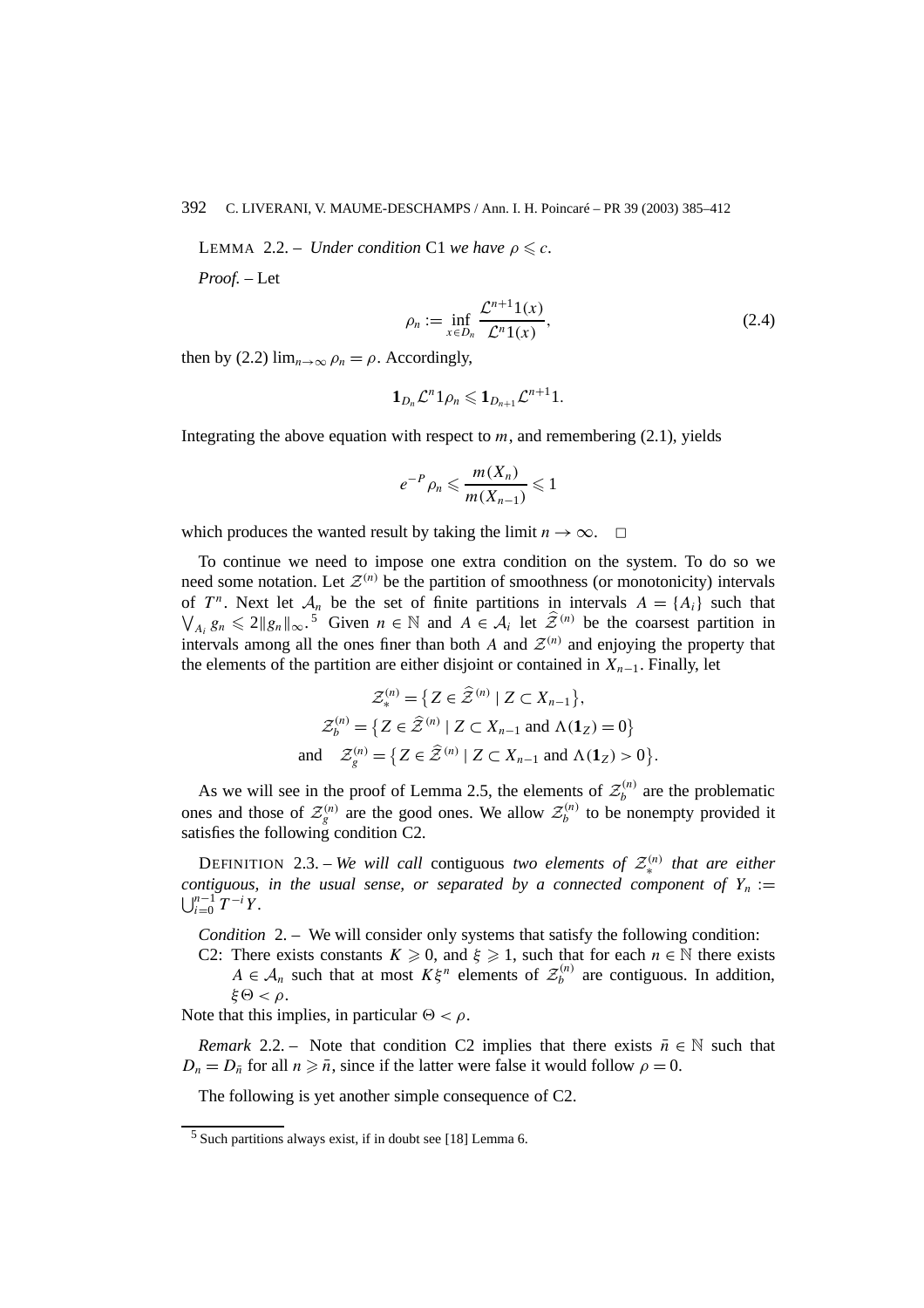LEMMA 2.4. – *Condition* 2 *implies that for all*  $n \in \mathbb{N}$ ,  $\mathcal{Z}_g^{(n)} \neq \emptyset$ .

*Proof.* – Suppose that  $\mathcal{Z}_g^{(n)} = \emptyset$  for some *n*, then it must be  $\mathcal{Z}_g^{(m)} = \emptyset$  for all  $m \ge n$ . Assume that  $\mathcal{Z}_g^{(n)} = \emptyset$ , then  $\mathcal{Z}_*^{(n)} = \mathcal{Z}_b^{(n)}$ , thus the number of elements in  $\mathcal{Z}_*^{(n)}$  is smaller than  $K\xi^n$  (the elements of  $\mathcal{Z}_b^{(n)}$  must be all contiguous). Then,

$$
\mathcal{L}^n 1(x) \leqslant \sum_{Z \in \mathcal{Z}_*^{(n)}} \sup g^{(n)} \leqslant \sup g^{(n)} K \xi^n.
$$

On the other hand, remembering (2.4), we have, for each  $x \in D_{\infty}$ ,

$$
|g^{(n)}|_{\infty} K \xi^n \geq \prod_{i=0}^{n-1} \frac{\mathcal{L}^{i+1} 1(x)}{\mathcal{L}^i 1(x)} \geq \prod_{i=0}^{n-1} \rho_i.
$$

Next, taking the logarithm of both sides and the limit for  $n \to \infty$ , we get

$$
\ln \xi + \ln \Theta \geqslant \lim_{n \to \infty} \frac{1}{n} \sum_{i=0}^{n-1} \ln \rho_i = \ln \rho
$$

(recall that by definition  $\rho = \lim \rho_i$ ), contrary to condition C2.  $\Box$ 

Under Condition 2 we will show that the cone

$$
\mathcal{C}_a := \left\{ h \in BV \mid h \neq 0; \ h \geqslant 0; \ \sqrt{h} \leqslant a \Lambda(h) \right\} \tag{2.5}
$$

is strictly invariant for the Transfer operator  $\mathcal{L}$ .

The first step is to obtain a suitable Lasota–Yorke type inequality.

LEMMA 2.5. – *For any*  $\theta \ge \Theta \xi$ ,  $h \in BV$ , we have

$$
\bigvee \mathcal{L}^n h \leqslant C_\theta \theta^n \bigvee h + K_n \Lambda(|h|),
$$

*where*  $C_\theta$  *and*  $K_n$  *do not depend on h*.

*Proof.* – Notice that, if  $Z \in \hat{\mathcal{Z}}^{(n)} \setminus \mathcal{Z}_{*}^{(n)}$ , then  $\mathcal{L}^{n}(h\mathbf{1}_Z) = 0$  for each  $h \in BV$ , since  $Z \cap X_{n-1} = \emptyset$ .

We can then write

$$
\mathcal{L}^n h = \sum_{Z \in \mathcal{Z}_{\ast}^{(n)}} \mathcal{L}^n(\mathbf{1}_Z h) = \sum_{Z \in \mathcal{Z}_{\ast}^{(n)}} (\mathbf{1}_Z g_n h) \circ T_Z^{-n}.
$$

Accordingly,

$$
\bigvee \mathcal{L}^n h \leqslant \sum_{Z \in \mathcal{Z}^{(n)}_*} \bigvee \mathbf{1}_{T^n Z}(g_n h) \circ T_Z^{-n}.
$$

We will compute separately each term of the sum.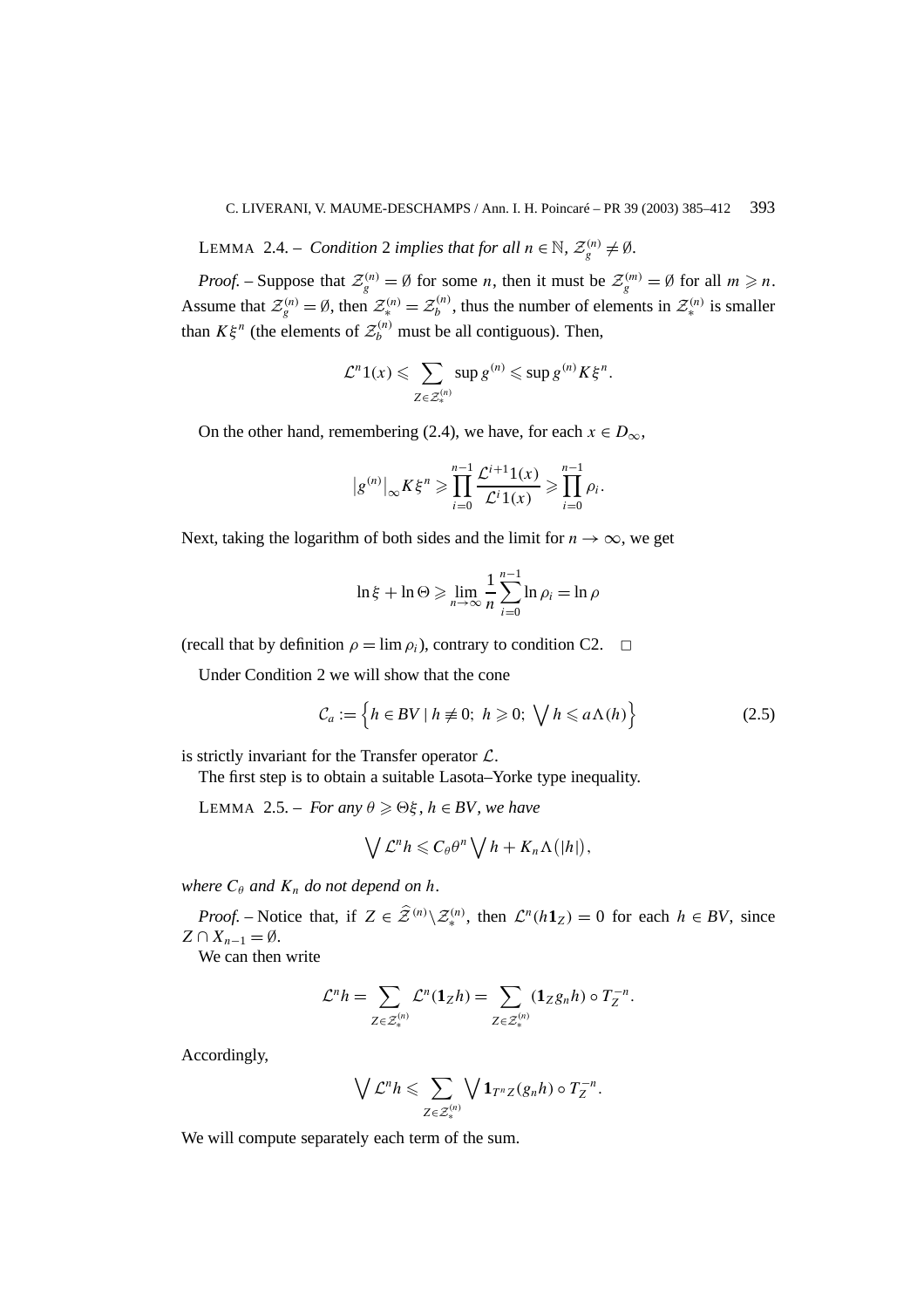$$
\sqrt{1_{T^{n}Z}(g_{n}h)} \circ T_{Z}^{-n} \leq \sqrt{hg_{n} + 2 \sup_{Z} |h \cdot g_{n}|}
$$
  
\n
$$
\leq 3 \sqrt{hg_{n} + 2 \inf_{Z} |h \cdot g_{n}|}
$$
  
\n
$$
\leq 3 \|g_{n}\|_{\infty} \sqrt{h + 3 \sup_{Z} |h|} \sqrt{g_{n} + 2 \inf_{Z} |h \cdot g_{n}|}
$$
  
\n
$$
\leq 3 \|g_{n}\|_{\infty} \sqrt{h + 6 \|g_{n}\|_{\infty} \sup_{Z} |h| + 2 \|g_{n}\|_{\infty} \inf_{Z} |h|}
$$
  
\n
$$
\leq 9 \|g_{n}\|_{\infty} \sqrt{h + 8 \|g_{n}\|_{\infty} \inf_{Z} |h|}. \qquad (2.6)
$$

Next, note that if  $Z \in \mathcal{Z}_g^{(n)}$ , then by definition, there exists  $\varepsilon_n > 0$  such that  $\inf_{Z \in \mathcal{Z}_{g}^{(n)}} \Lambda(\mathbf{1}_Z) \ge 2\varepsilon_n > 0$ , it is possible to choose *N<sub>n</sub>* ∈ N such that, for each *x* ∈ *D<sub>Nn</sub>*,

$$
\inf_{Z\in\mathcal{Z}_g^{(n)}}\frac{\mathcal{L}^{N_n} \mathbf{1}_Z(x)}{\mathcal{L}^{N_n} 1(x)} \geqslant \varepsilon_n.
$$

Accordingly, for each  $x \in D_{N_n}$ ,  $h \in BV$  and  $Z \in \mathcal{Z}_g^{(n)}$  holds

$$
\mathcal{L}^{N_n}(|h|\mathbf{1}_{Z}(x)) \geq \inf_{Z} |h|\mathcal{L}^{N_n}\mathbf{1}_{Z}(x) \geq \inf_{Z} |h|\varepsilon_n \mathcal{L}^{N_n}\mathbf{1}(x).
$$

To deal with the  $Z \in \mathcal{Z}_b^{(n)}$  we must use condition C2. Note that the elements of  $\mathcal{Z}_g^{(n)}$ can be separated by, at most,  $K\xi^n$  elements of  $\mathcal{Z}_b^{(n)}$ . For each  $Z \in \mathcal{Z}_b^{(n)}$  let  $I_{\pm}(Z)$  be the union of the contiguous elements of  $\mathcal{Z}_b^{(n)}$  on the left and on the right of *Z*, respectively. Clearly, for each *Z'* ⊂ *I*−*(Z)* (or *Z'* ⊂ *I*<sub>+</sub>(*Z)*), holds

$$
\inf_{Z'} |h| \leqslant \inf_{Z} |h| + \bigvee_{I_{-}(Z)} h.
$$

Accordingly,

$$
\sum_{Z \in \mathcal{Z}_b^{(n)}} \inf_Z |h| \leq 2K \xi^n \bigg[ \sum_{Z \in \mathcal{Z}_g^{(n)}} \inf_Z |h| + \bigvee h \bigg].
$$

We can then conclude

$$
\begin{split} \bigvee \mathcal{L}^n h &\leq \|g_n\|_{\infty} (9 + 16K\xi^n) \bigvee h + 8(2K\xi^n + 1) \|g_n\|_{\infty} \varepsilon_n^{-1} \sum_{Z \in \mathcal{Z}_*^{(n)}} \frac{\mathcal{L}^{N_n} |h| \mathbf{1}_Z(x)}{\mathcal{L}^{N_n} 1(x)} \\ &\leq \|g_n\|_{\infty} (9 + 16K\xi^n) \bigvee h + 8(2K\xi^n + 1) \|g_n\|_{\infty} \varepsilon_n^{-1} \frac{\mathcal{L}^{N_n} |h|(x)}{\mathcal{L}^{N_n} 1(x)} .\end{split}
$$

Taking the inf over  $x$  in the previous expression and noticing that, by hypothesis, there must exists  $C_\theta$  such that  $(9 + 16K\xi^n)$   $||g_n||_\infty \le C_\theta \theta^n$  yields the result.  $\Box$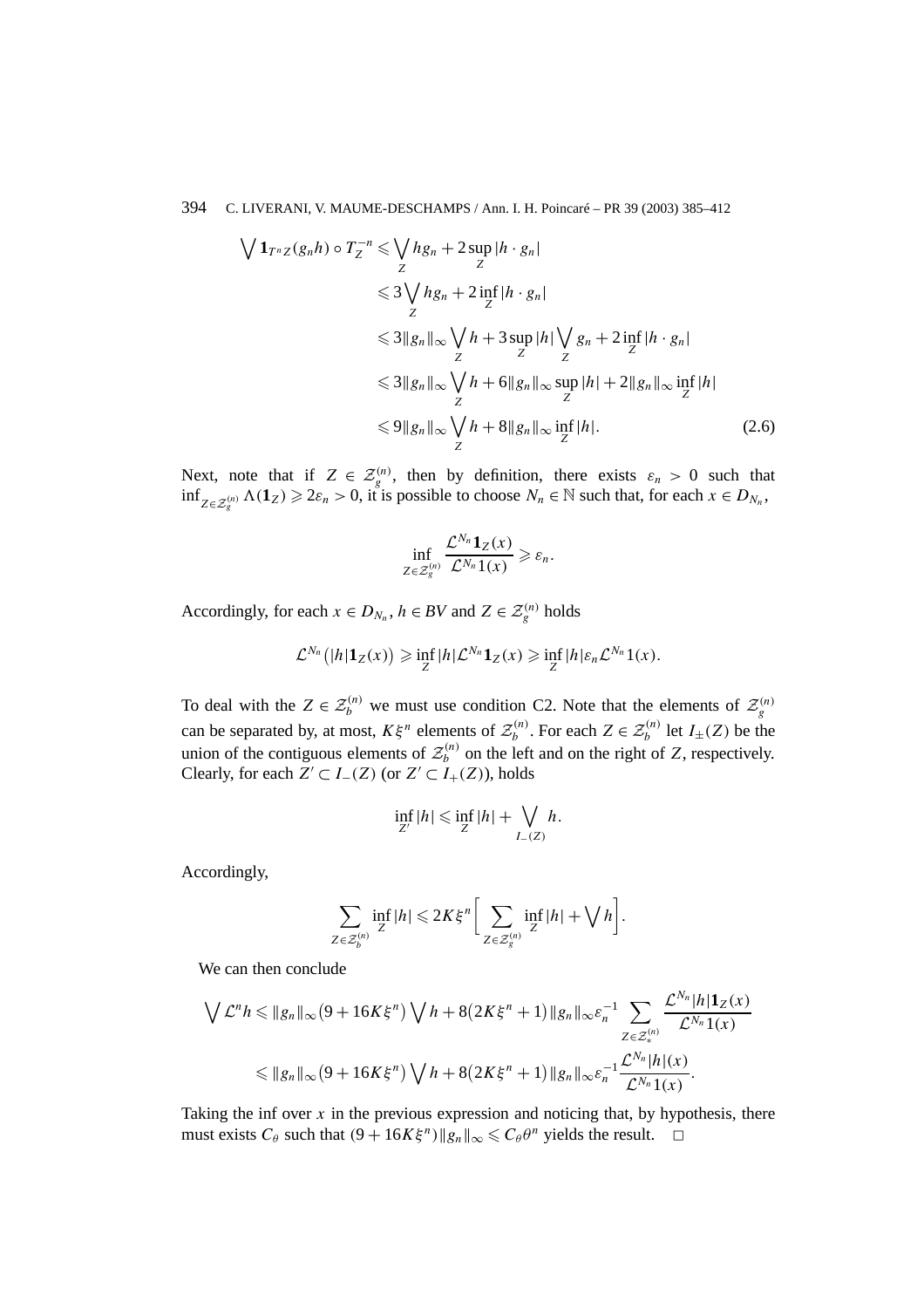#### **3. Transfer operator and invariant cones**

**Hilbert metric.** In this section, we introduce a theory developed by G. Birkhoff [2], which is a very powerful tool in analyzing of the so called positive operators.

We will apply it to study the Perron–Frobenius operator for our maps. This strategy has been first implemented in [11] to estimate the decay of correlations for some random dynamical systems. Then, this strategy had been used by many authors. Let us mention C. Liverani [14] and M. Viana [20] for Anosov and Axiom A diffeomorphisms. They used Birkhoff cones to obtain exponential decay of correlations. We use this technique in a way very close to [15] and [16].

DEFINITION 3.1. – Let  $\mathcal V$  be a vector space. We will call convex cone a subset  $\mathcal C \subset \mathcal V$ *which enjoys the following properties*:

- (i)  $C \cap -C = \emptyset$ .
- (ii)  $\forall \lambda > 0 \lambda \mathcal{C} = \mathcal{C}$ .
- (iii) C *is a convex set.*
- (iv)  $\forall f, g \in \mathcal{C}$   $\forall \alpha_n \in \mathbb{R} \alpha_n \rightarrow \alpha, g \alpha_n f \in \mathcal{C} \Rightarrow g \alpha f \in \mathcal{C} \cup \{0\}.$

We now define the Hilbert metric on C:

**DEFINITION** 3.2. – *The distance*  $d_c(f, g)$  *between two points*  $f, g$  *in* C *is given by* 

$$
\alpha(f, g) = \sup{\lambda > 0 \mid g - \lambda f \in C},
$$
  
\n
$$
\beta(f, g) = \inf{\mu > 0 \mid \mu f - g \in C},
$$
  
\n
$$
d_{\mathcal{C}}(f, g) = \log \frac{\beta(f, g)}{\alpha(f, g)},
$$

*where we take*  $\alpha = 0$  *or*  $\beta = \infty$  *when the corresponding sets are empty.* 

The distance  $d_{\mathcal{C}}$  is a pseudo-metric, because two elements can be at an infinite distance from each other, and it is a projective metric because any two proportional elements have a null distance.

The next theorem, due to G. Birkhoff [2], will show that every positive linear operator is a contraction, provided that the diameter of the image is finite.

THEOREM 3.3. – Let  $V_1$  and  $V_2$  be two vector spaces,  $C_1 \subset V_1$  and  $C_2 \subset V_2$  two *convex cone* (*see definition above*) *and*  $L:V_1 \rightarrow V_2$  *a positive linear operator* (*which implies*  $L(C_1) \subset C_2$ *). Let*  $d_{C_i}$  *be the Hilbert metric associated to the cone*  $C_i$ *. If we denote* 

$$
\Delta = \sup_{f,g \in L(C_1)} dc_2(f,g),
$$

*then*

$$
d_{C_2}(Lf, Lg) \le \tanh\left(\frac{\Delta}{4}\right) d_{C_1}(f, g) \quad \forall f, g \in C_1
$$

 $(tanh(\infty) = 1)$ .

Theorem 3.3 alone is not completely satisfactory: given a cone C and its metric  $d_{\mathcal{C}}$ , we do not know if  $(C, d_C)$  is complete. This aspect is taken care by the following lemma, which allows to link the Hilbert metric to a suitable norm defined on  $\mathcal{V}$ .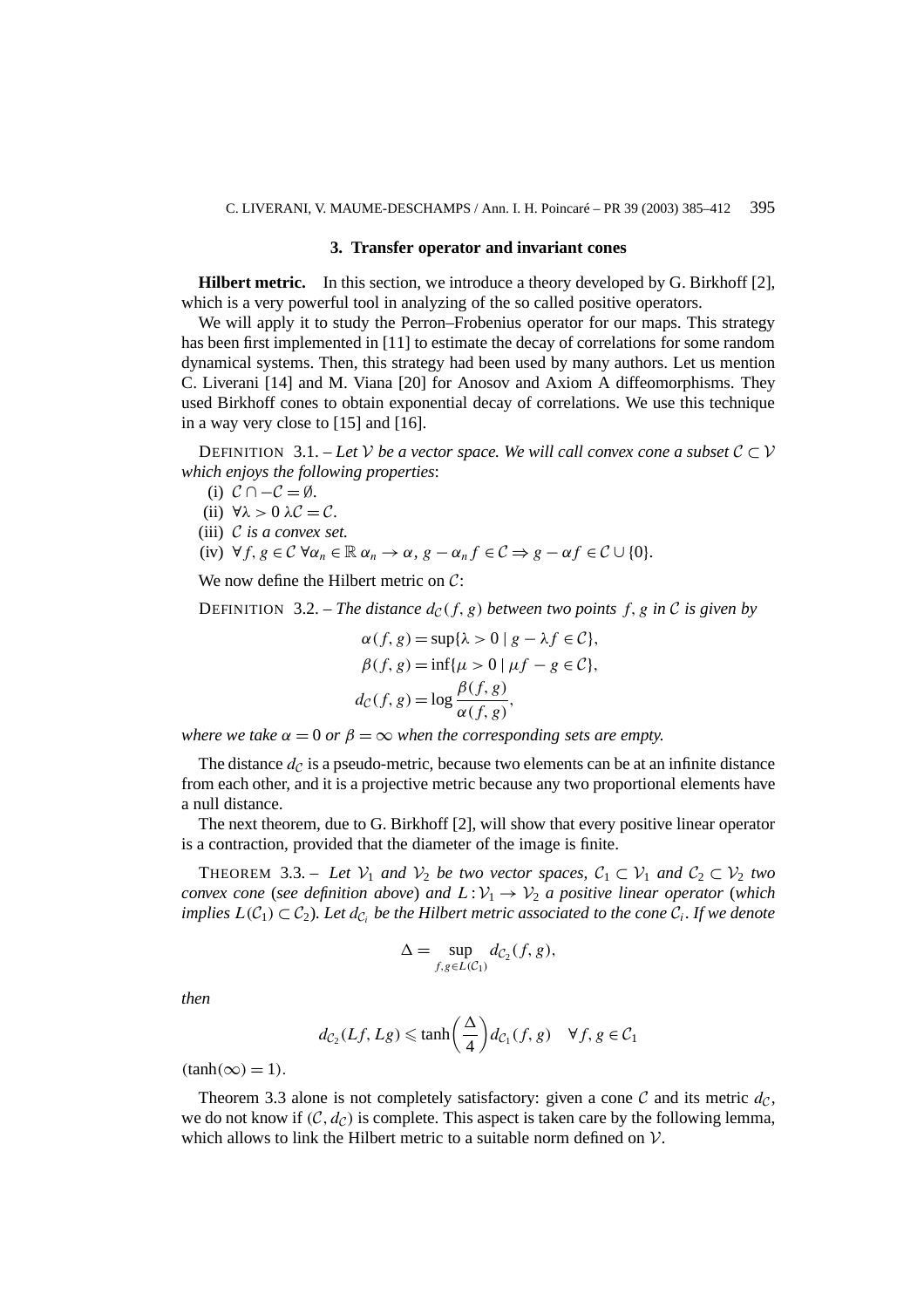LEMMA 3.4 [16]. – Let  $\|\cdot\|$  be a norm on V such that

$$
\forall f, g \in \mathcal{V} \quad g - f, \ g + f \in \mathcal{C} \Rightarrow \|g\| \le \|f\|
$$

*and let*  $\ell: \mathcal{C} \to \mathbb{R}^+$  *be a homogeneous and order preserving function, i.e.* 

$$
\forall f \in C, \forall \lambda \in \mathbb{R}^+ \qquad \ell(\lambda f) = \lambda \ell(f),
$$
  

$$
\forall f, g \in C \qquad g - f \in C \Rightarrow \ell(f) \leq \ell(g),
$$

*then*

$$
\forall f, g \in \mathcal{C} \quad \ell(f) = \ell(g) > 0 \Rightarrow \|f - g\| \leqslant \left(e^{d_{\mathcal{C}}(f,g)} - 1\right) \min\left(\|f\|, \|g\|\right).
$$

*Remark* 3.1. – In the previous lemma, one can choose  $\ell(\cdot) = \|\cdot\|$  which fulfills the hypothesis. An interesting case is also when  $\ell$  is a linear functional positive on  $\mathcal{C}$ . However, we are concerned with the possibly nonlinear  $\ell = \Lambda$ .

**Invariant cone.** From now on, we fix  $\theta \in \mathbb{R}$  such that  $\Theta \xi \leq \theta < \rho$ .

**PROPOSITION** 3.5. – *There exists*  $n_* \in \mathbb{N}$  *and*  $a_0 > 0$  *such that, for each*  $n \ge n_*$ *, if*  $a \ge a_0$ , then the cone  $C_a$  *is not empty and* 

$$
\mathcal{L}^n \mathcal{C}_a \subset \mathcal{C}_a
$$

*with finite diameter.*

Before proving the above proposition we need few auxiliary results.

LEMMA 3.6. – *For each*  $n \in \mathbb{N}$  *we have* 

$$
\Lambda(\mathcal{L}^n 1) \geqslant \rho^n.
$$

*Proof.* – For each  $g \in BV$ ,  $g \ge 0$  and  $x \in D_{n+1}$ , holds

$$
\frac{\mathcal{L}^{n+1}g(x)}{\mathcal{L}^n1(x)} \geqslant \frac{\mathcal{L}[\mathbf{1}_{D_n}(\frac{\mathcal{L}^n g}{\mathcal{L}^n1})(x)]}{\mathcal{L}^n1(x)} \geqslant \frac{\mathcal{L}^{n+1}1(x)}{\mathcal{L}^n1(x)}\inf_{D_n}\frac{\mathcal{L}^n g}{\mathcal{L}^n1}
$$

and, taking the inf on *x* and the limit  $n \to \infty$  we have

$$
\Lambda(\mathcal{L}g) \geqslant \Lambda(\mathcal{L}1)\Lambda(g). \tag{3.1}
$$

The lemma follows by iterating  $(3.1)$ .  $\Box$ 

LEMMA 3.7. – *There exists*  $n_0 \in \mathbb{N}$  *and*  $a_0 \in \mathbb{R}^+$  *such that for all*  $a \ge a_0$  *we have* 

$$
\mathcal{L}^n \mathcal{C}_a \subset \mathcal{C}_{a/2} \quad \forall n \geq n_0 \quad and \quad \mathcal{L}^n \mathcal{C}_a \subset \mathcal{C}_{2aC_\theta} \quad \forall n \geq 0.
$$

*Proof.* – First of all, it is obvious that  $h \ge 0$  implies  $\mathcal{L}^n h \ge 0$ . Next we choose  $n_0 \in \mathbb{N}$ , such that for all  $n \ge n_0$ ,  $C_\theta^2 \theta^n \rho^{-n} \le \frac{1}{4}$ . Let  $h \in C_a$  then for each  $n \in \mathbb{N}$  we write  $n = kn_0 + m$ ,  $m < n_0$ , and (recall Lemma 2.5)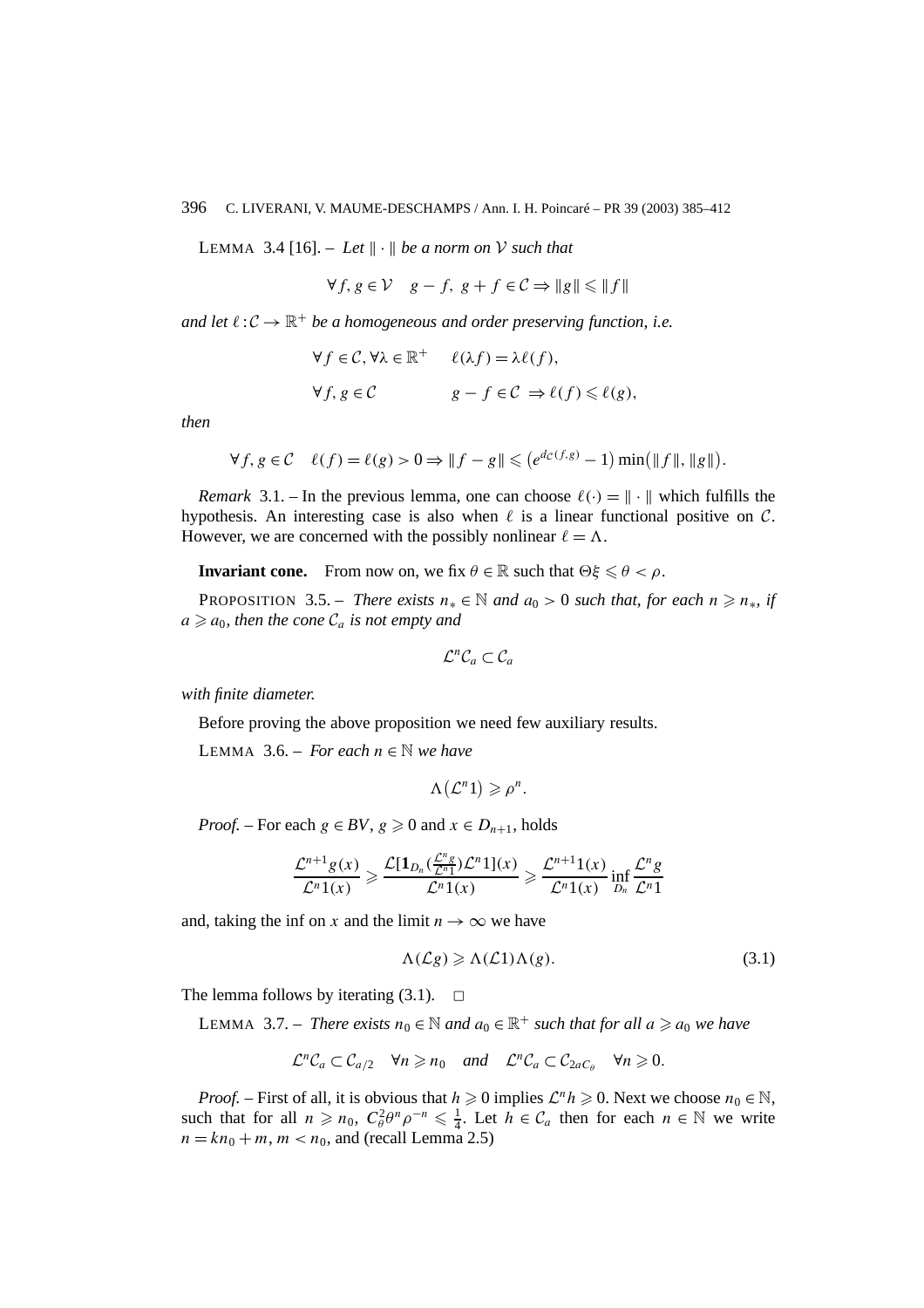$$
\begin{split} \bigvee \mathcal{L}^{n} h &\leq C_{\theta} \theta^{n_{0}} \bigvee \mathcal{L}^{(k-1)n_{0}+m} h + K_{n_{0}} \Lambda \big( \mathcal{L}^{(k-1)n_{0}+m} h \big) \\ &\leq C_{\theta}^{k+1} \theta^{n} \bigvee h + \sum_{i=0}^{k-1} \big( C_{\theta} \theta^{n_{0}} \big)^{i} K_{n_{0}} \Lambda \big( \mathcal{L}^{(k-i-1)n_{0}+m} h \big) + C_{\theta}^{k} \theta^{kn_{0}} K_{m} \Lambda(h). \end{split} \tag{3.2}
$$

Thus, (use  $(3.1)$ )

$$
\bigvee \mathcal{L}^n h \leqslant \bigg[ \bigg( a + \frac{K_m}{C_{\theta} \theta^m} \bigg) \frac{C_{\theta}^{k+1} \theta^n}{\rho^n} + \sum_{i=0}^{k-1} \bigg( \frac{C_{\theta} \theta^{n_0}}{\rho^{n_0}} \bigg)^i \frac{K_{n_0}}{\rho^{n_0}} \bigg] \Lambda \big( \mathcal{L}^n h \big).
$$

Let  $a_0 \ge \max_{i \le n_0} \frac{K_i}{C_\theta \rho^i}$ , for  $k = 0$ , the following holds

$$
\bigvee \mathcal{L}^n h \leqslant 2aC_\theta \Lambda(\mathcal{L}^n h).
$$

When  $k > 0$  instead

$$
\bigvee \mathcal{L}^n h \leqslant \left[ \frac{1}{4} \left( a + \frac{K_m}{C_{\theta} \theta^m} \right) + 2 K_{n_0} \rho^{-n_0} \right] \Lambda \left( \mathcal{L}^n h \right).
$$

Hence, for all  $n \ge n_0$  and  $a \ge 8K_{n_0}\rho^{-n_0} + \max_{i \le n_0} \frac{K_i}{C_{\theta}\rho^i} := a_0$ ,

$$
\bigvee \mathcal{L}^n h \leqslant \frac{a}{2} \Lambda(\mathcal{L}^n h). \qquad \Box
$$

The above lemma shows the invariance of the cone but has also many other implications the first of which being the following.

LEMMA 3.8. − *There exists a constant*  $B > 0$  *such that, for each*  $h ∈ BV$ ,  $h ≥ 0$  *and*  $m \in \mathbb{N}$ ,

$$
\Lambda(\mathcal{L}^m 1) \Lambda(h) \leqslant \Lambda(\mathcal{L}^m h) \leqslant B \Lambda(\mathcal{L}^m 1) \Lambda(h).
$$

*Proof. –* The first inequality follows trivially by iterating (3.1). For the second, consider *n*,  $m \in \mathbb{N}$  and  $x \in D_{n+m}$ , then

$$
\frac{\mathcal{L}^{m+n}h(x)}{\mathcal{L}^n 1(x)} = \frac{\mathcal{L}^{m+n}h(x)}{\mathcal{L}^{n+m} 1(x)} \frac{\mathcal{L}^{n+m}1(x)}{\mathcal{L}^n 1(x)} \leqslant \frac{\mathcal{L}^{m+n}h(x)}{\mathcal{L}^{n+m} 1(x)} ||\mathcal{L}^m 1||_{\infty},
$$

which, by taking the inf on *x* and the limit  $n \to \infty$  yields

$$
\Lambda(\mathcal{L}^m h) \leqslant \| \mathcal{L}^m 1 \|_{\infty} \Lambda(h).
$$

Next, since  $1 \in C_a$ , Lemma 3.7, implies

$$
\bigvee \mathcal{L}^m 1 \leqslant 2aC_\theta \Lambda \big( \mathcal{L}^m 1 \big).
$$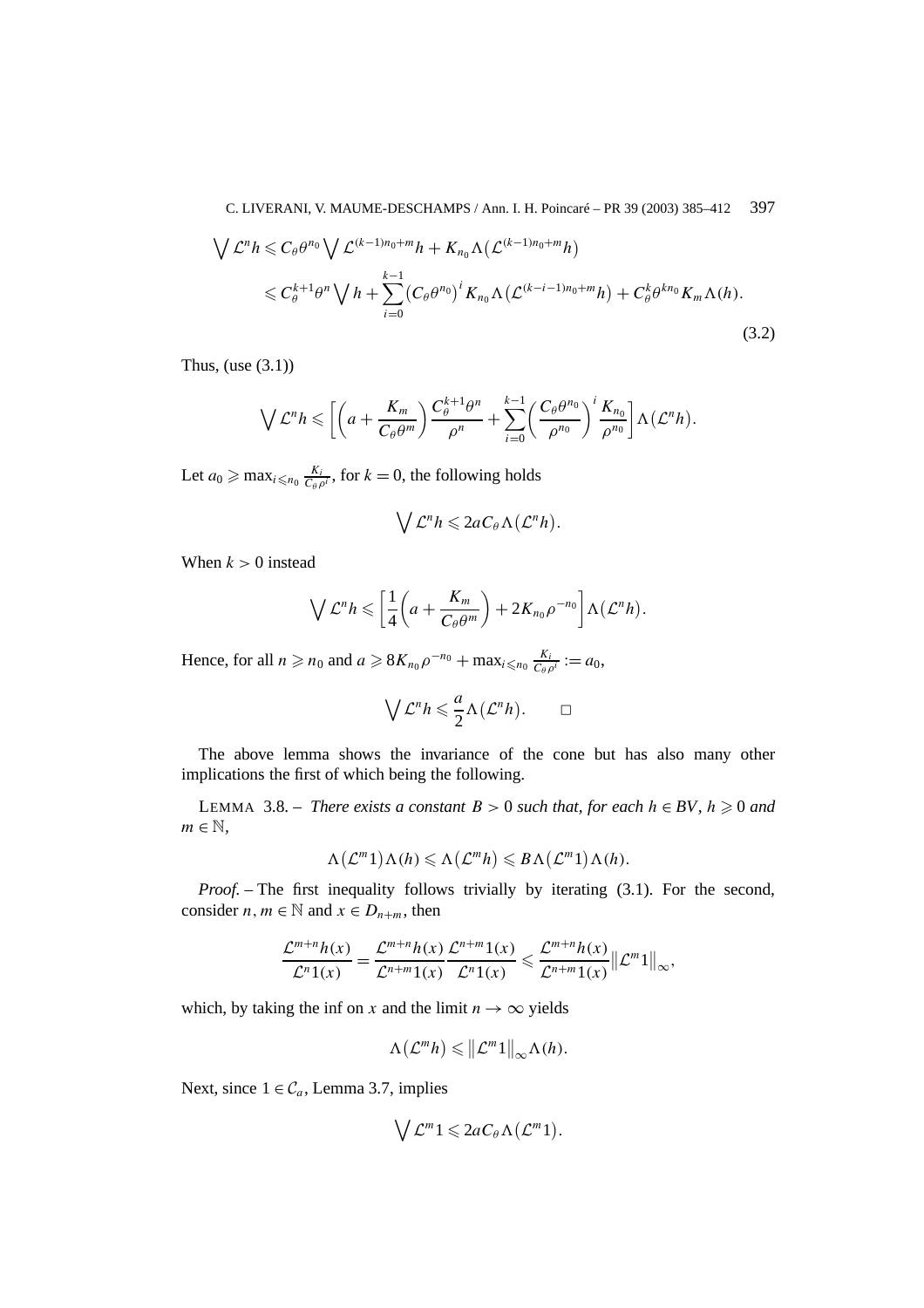SUBLEMMA 3.9. – *For each*  $f \in BV$  *we have: for all*  $x$ 

$$
f(x) \leq \Lambda(f) + \bigvee f.
$$

*Proof. –* For *x* and *y*,

$$
f(x) \leqslant f(y) + \bigvee f,
$$

fix *x*, using the properties of  $\Lambda$  we get:

$$
f(x) \leq \Lambda(f) + \bigvee f. \qquad \Box
$$

Thus

$$
\|\mathcal{L}^m\mathbb{1}\|_{\infty} \leq \Lambda(\mathcal{L}^m\mathbb{1}) + \bigvee \mathcal{L}^m\mathbb{1} \leq (2aC_\theta + 1)\Lambda(\mathcal{L}^m\mathbb{1}),
$$

from which the result follows with  $B := 2aC_\theta + 1$ .  $\Box$ 

LEMMA 3.10. – *For each*  $\varepsilon > 0$  *there exists*  $n_0$  *such that for each*  $n \ge n_0$ *, the partition*  $\mathcal{Z}^{(n)}$  has the property

$$
\sup_{Z\in\mathcal{Z}^{(n)}}\Lambda(\mathbf{1}_Z)\leqslant \varepsilon.
$$

*Proof.* – Choose  $n_0 \in \mathbb{N}$  such that for all  $n \geq n_0$ ,  $C_\theta \theta^n \rho^{-n} \leq \varepsilon$ , this is possible due to condition C2. Then, for  $Z \in \mathcal{Z}^{(n)}$ 

$$
\mathcal{L}^n \mathbf{1}_Z(x) = \sum_{y \in T^{-n}x} g_n(y) \mathbf{1}_Z(y) \leq \|g_n\|_{\infty} \leq C_{\theta} \theta^n.
$$

Accordingly, for each  $x \in D_{n+m} \subset D_m$ ,

$$
\frac{\mathcal{L}^{n+m} \mathbf{1}_Z(x)}{\mathcal{L}^{n+m} \mathbf{1}(x)} \leqslant C_\theta \theta^n \frac{1}{\frac{\mathcal{L}^m \mathcal{L}^n \mathbf{1}(x)}{\mathcal{L}^m \mathbf{1}(x)}} \leqslant C_\theta \theta^n \frac{1}{\inf_{z \in D_m} \frac{\mathcal{L}^m \mathcal{L}^n \mathbf{1}(z)}{\mathcal{L}^m \mathbf{1}(z)}}.
$$

Taking the infimum with respect to *x* and the limit  $m \to \infty$ , the above relations yields

$$
\Lambda(\mathbf{1}_Z) \leqslant C_\theta \theta^n \frac{1}{\Lambda(\mathcal{L}^n 1)} \leqslant C_\theta \theta^n \rho^{-n} \leqslant \varepsilon,\tag{3.3}
$$

where we have used Lemma 3.6.  $\Box$ 

LEMMA 3.11. – *For each*  $a \ge a_0$  *there exists*  $n \in \mathbb{N}$  *such that, for each*  $h \in \mathcal{C}_a$  *there exists*  $Z \in \mathcal{Z}_g^{(n)}$  *such that* 

$$
\inf_{x \in Z} h(x) \geqslant \frac{1}{4} \Lambda(h).
$$

*Proof.* – For each  $n, m \in \mathbb{N}$ ,  $n < m$ , we can write <sup>6</sup>

$$
\mathcal{L}^m h(x) = \sum_{Z \in \widehat{\mathcal{Z}}^{(n)}} \mathcal{L}^m(h \mathbf{1}_Z)(x) = \sum_{Z \in \mathcal{Z}^{(n)}_*} \mathcal{L}^m(h \mathbf{1}_Z)(x).
$$

<sup>&</sup>lt;sup>6</sup> See Lemma 2.5 for the definition of  $\hat{\mathcal{Z}}^{(n)}$  and  $\mathcal{Z}_{*}^{(n)}$ .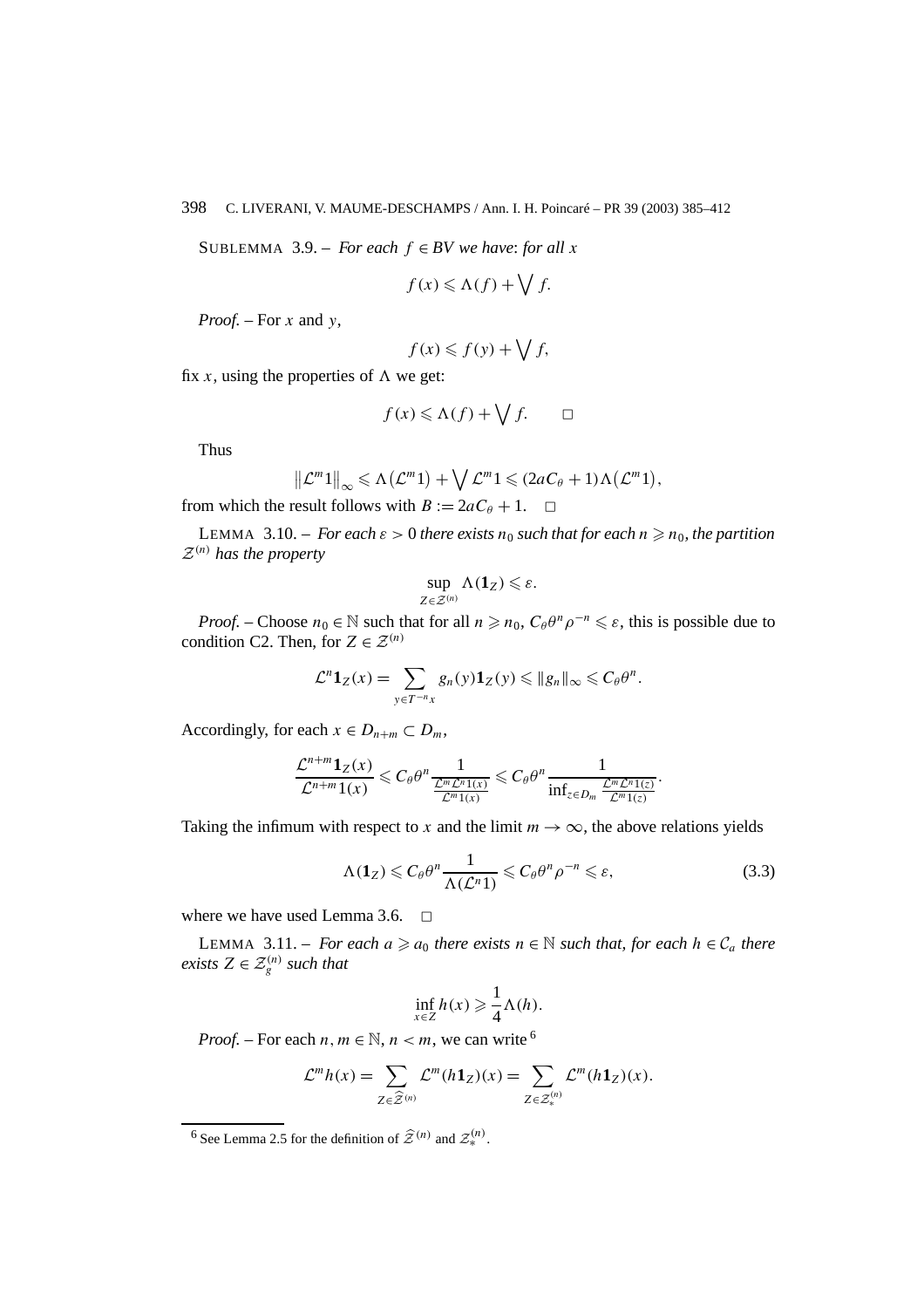We will then prove the lemma arguing by contradiction. Suppose that the lemma is not true then, since by condition C2 and Lemma 2.4,  $\mathcal{Z}_g^{(n)} \neq \emptyset$ , we have

$$
\mathcal{L}^{m}h(x) = \sum_{Z \in \mathcal{Z}_{g}^{(n)}} \mathcal{L}^{m}(h\mathbf{1}_{Z})(x) + \sum_{Z \in \mathcal{Z}_{b}^{(n)}} \mathcal{L}^{m}(h\mathbf{1}_{Z})(x)
$$
  
\$\leqslant \sum\_{Z \in \mathcal{Z}\_{g}^{(n)}} \mathcal{L}^{m}\mathbf{1}\_{Z}(x) \frac{\Lambda(h)}{4} + \sum\_{Z \in \mathcal{Z}\_{g}^{(n)}} \mathcal{L}^{m}\mathbf{1}\_{Z}(x) \bigvee\_{Z} h + \|h\|\_{\infty} \sum\_{Z \in \mathcal{Z}\_{b}^{(n)}} \mathcal{L}^{m}\mathbf{1}\_{Z}(x)  
\$\leqslant \mathcal{L}^{m}\mathbf{1}(x) \frac{\Lambda(h)}{4} + \sum\_{Z \in \mathcal{Z}\_{g}^{(n)}} \left[ \Lambda(\mathcal{L}^{m}\mathbf{1}\_{Z}) + \bigvee \mathcal{L}^{m}\mathbf{1}\_{Z}\right] \bigvee\_{Z} h + \|h\|\_{\infty} \sum\_{Z \in \mathcal{Z}\_{b}^{(n)}} \mathcal{L}^{m}\mathbf{1}\_{Z}(x),

where we have used Sublemma 3.9. To proceed notice that if  $Z \in \mathcal{Z}_b^{(n)}$ , then Lemma 3.8 implies

$$
\Lambda(\mathcal{L}^m \mathbf{1}_Z) \leqslant B \Lambda(\mathcal{L}^m \mathbf{1}) \Lambda(\mathbf{1}_Z) = 0.
$$

Hence, inequality (3.2) and Sublemma 3.9 imply

$$
\mathcal{L}^m \mathbf{1}_Z \leqslant \bigvee \mathcal{L}^m \mathbf{1}_Z \leqslant 2C_{\theta}^{m/n_0+1}\theta^m \leqslant 2C_{\theta} \big(C^{1/n_0}\theta \rho^{-1}\big)^m \Lambda \big(\mathcal{L}^m 1\big).
$$

On the other hand, if  $Z \in \mathcal{Z}_g^{(n)}$ , by the same arguments we obtain

$$
\begin{split} \bigvee \mathcal{L}^m \mathbf{1}_Z &\leq 2C_\theta^{[m/n_0]+1}\theta^m + 2K_{n_0}\rho^{-n_0}\Lambda(\mathcal{L}^m\mathbf{1}_Z) \\ &\leqslant \big[2C_\theta\big(C_\theta^{1/n_0}\theta\rho^{-1}\big)^m + 2K_{n_0}\rho^{-n_0}B\Lambda(\mathbf{1}_Z)\big]\Lambda(\mathcal{L}^m\mathbf{1}), \end{split}
$$

where we have used Lemma 3.8.

Accordingly, setting  $\sigma := C_{\theta}^{1/n_0} \theta \rho^{-1} \leq 4^{-1/n_0}$ ,

$$
\Lambda\big(\mathcal{L}^m 1\big)\Lambda(h)\leqslant\Lambda\big(\mathcal{L}^mh\big)
$$

and

$$
\Lambda(\mathcal{L}^m h) \leq \Lambda(\mathcal{L}^m 1) \frac{\Lambda(h)}{4} + \sum_{Z \in \mathcal{Z}_g^{(n)}} \left[ B \Lambda(1_Z) + 2C_\theta \sigma^m + 2K_{n_0} \rho^{-n_0} B \Lambda(1_Z) \right] \bigvee_Z h \Lambda(\mathcal{L}^m)
$$
  
+ 
$$
\sum_{Z \in \mathcal{Z}_b^{(n)}} 2C_\theta \sigma^m \|h\|_\infty \Lambda(\mathcal{L}^m 1).
$$

Dividing the above inequalities by  $\Lambda(\mathcal{L}^m)$  and taking the limit  $m \to \infty$  yields the announced contradiction

$$
\Lambda(h) \leq \frac{\Lambda(h)}{4} + \sum_{Z \in \mathcal{Z}_g^{(n)}} B(2K_{n_0}\rho^{-n_0} + 1) \Lambda(\mathbf{1}_Z) \bigvee_Z h
$$
  

$$
\leq \frac{\Lambda(h)}{4} + B(2K_{n_0}\rho^{-n_0} + 1) \bigvee_h h \sup_{Z \in \mathcal{Z}_g^{(n)}} \Lambda(\mathbf{1}_Z)
$$
  

$$
\leq \left[\frac{1}{4} + aB(2K_{n_0}\rho^{-n_0} + 1) \sup_{Z \in \mathcal{Z}_g^{(n)}} \Lambda(\mathbf{1}_Z)\right] \Lambda(h) \leq \frac{1}{2} \Lambda(h),
$$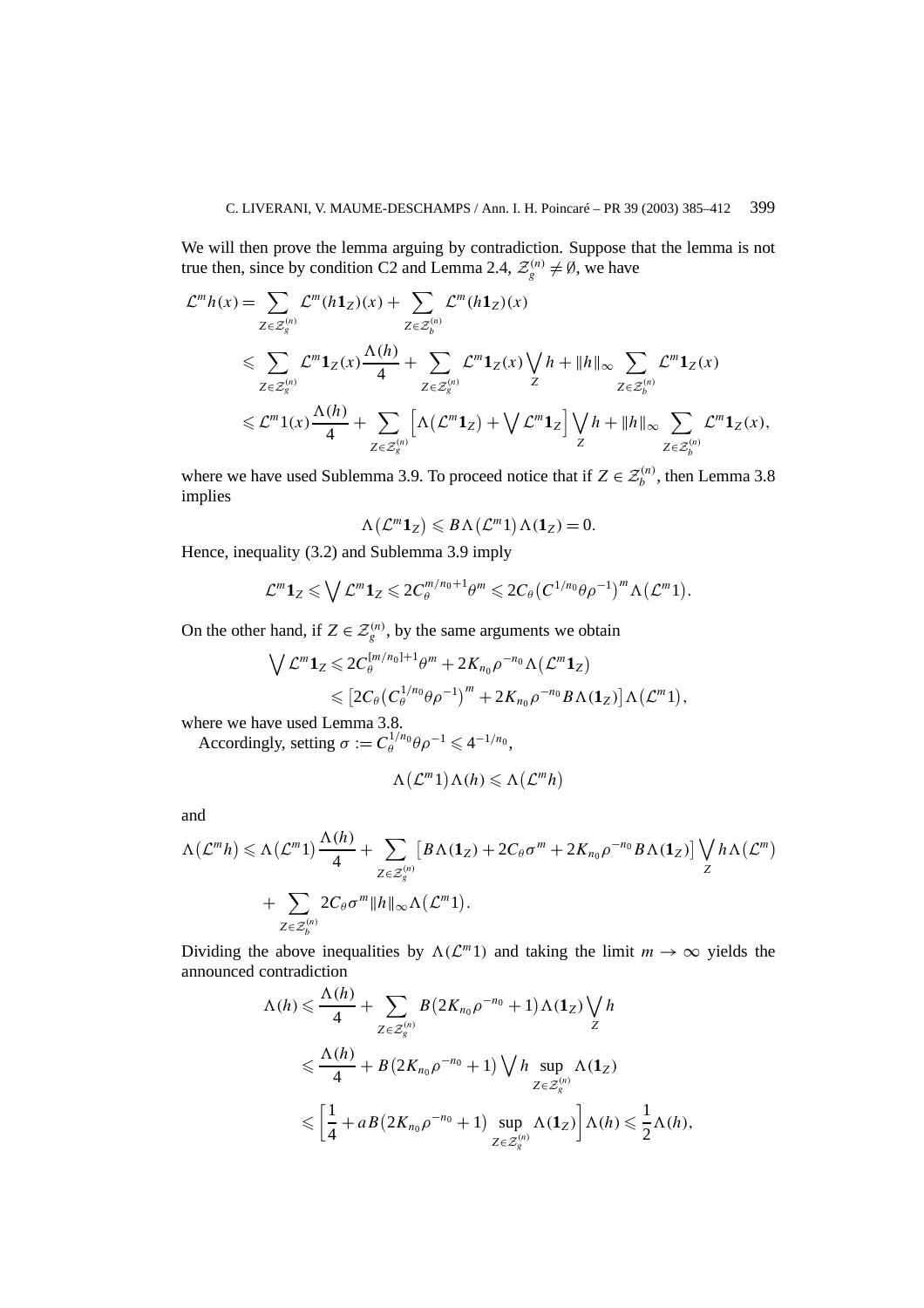where we have chosen *n* large enough and we have used Lemma 3.10.  $\Box$ 

We are now ready to go back to the main result of this section.

*Proof of Proposition* 3.5. – We start by observing that  $h \in C_a$  implies  $\Lambda(h) > 0$ , otherwise *h* would be constant and such a constant would be zero.

Secondly note that, if  $\mathcal{K}_{\varepsilon} := \{ h \in BV \mid ||h||_{\infty} < \varepsilon, \forall h < \varepsilon \}$ , then  $1 + \mathcal{K}_{\varepsilon} \subset \mathcal{C}_a$ , for  $\varepsilon$ sufficiently small. That is,  $C_a$  contains an open set and thus has nonempty interior.

Invariance has been already proved in Lemma 3.7, to obtain finite diameter choose *n* ∈ N so that Lemma 3.11 applies. For each *h* ∈  $C_a$  there exists  $Z \in \mathcal{Z}_g^{(n)}$  such that, for each  $x \in D_m$ ,

$$
\mathcal{L}^m h(x) \geq \frac{1}{4} \Lambda(h) \inf_{D_m} \frac{\mathcal{L}^m \mathbf{1}_Z}{\mathcal{L}^m 1} \inf_{D_m} \mathcal{L}^m 1.
$$

To conclude just chose *m* so large that, for each  $Z \in \mathcal{Z}_g^{(n)}$  holds

$$
\inf_{D_m} \frac{\mathcal{L}^m \mathbf{1}_Z}{\mathcal{L}^m 1} \geqslant \frac{\Lambda(\mathbf{1}_Z)}{2},
$$

and notice that  $\inf_{D_m} \mathcal{L}^m 1 > 0$  since  $\inf g > 0$ . We get for *m* large enough,

$$
\inf \mathcal{L}^m h \geqslant \frac{\Lambda(h)}{4} \cdot \inf_{Z \in \mathcal{Z}_g^{(n)}} \frac{\Lambda(1_Z)}{2} \cdot \inf \mathcal{L}^m 1
$$

and, using Sublemma 3.9 and Lemma 3.8,

$$
\sup \mathcal{L}^m h \leq \Lambda(\mathcal{L}^m h) + \bigvee \mathcal{L}^m h \leqslant \left[ B \Lambda(\mathcal{L}^m 1) + \frac{a}{2} \right] \Lambda(h).
$$

Set  $\inf_{Z \in \mathcal{Z}_g^{(n)}}$  $\frac{\Lambda(1_Z)}{2}$  := *A*. We get (see [15], Lemma 3.5 for the details) that:

$$
\operatorname{diam}_{\mathcal{C}_a} \mathcal{L}^m(\mathcal{C}_a) \leqslant 2 \log \left[ \frac{\max(\frac{3}{2}, B \Lambda(\mathcal{L}^m 1) + \frac{a}{2})}{\min(\frac{1}{2}, \frac{A \inf \mathcal{L}^m 1}{4})} \right] < \infty. \qquad \Box
$$

#### **4. Escape rates and invariant measure**

LEMMA 4.1. – *There exists a unique*  $h_* \in C_a$  *and*  $\lambda \geq \rho$ *, such that*  $\mathcal{L}h_* = \lambda h_*$ *, moreover* supp $(h_*) = D_{\infty}$ .

*Proof. –* By standard arguments it follows from Theorem 3.3, Lemma 3.4 and Proposition 3.5 that, for each  $g \in C_a$ ,  $\frac{L^n g}{\Lambda(L^n g)}$  is a Cauchy sequence in  $L^\infty$ . This means that for each  $g \in \mathcal{C}_a$  there exists  $h_g \in \mathcal{C}_a$  such that  $\frac{\mathcal{L}^n g}{\Lambda(\mathcal{L}^n g)} \to h_g$ . In addition, there must exist  $\lambda_g > 0$  such that  $\mathcal{L}h_g = \lambda_g h_g$ . In fact, since  $\frac{\Lambda(\mathcal{L}^{n+1}g)}{\Lambda(\mathcal{L}^ng)} \in [\rho, B\rho]$ , by Lemma 3.8, there exists a convergent subsequence  $\{n_j\}$ , let  $\lambda_g := \lim_{j \to \infty} \frac{\Lambda(\mathcal{L}^{n_j+1} g)}{\Lambda(\mathcal{L}^{n_j} g)}$ . Thus

$$
\mathcal{L}h_g = \lim_{j \to \infty} \frac{\mathcal{L}^{n_j+1}g}{\Lambda(\mathcal{L}^{n_j}g)} = \lim_{j \to \infty} \frac{\mathcal{L}^{n_j+1}g}{\Lambda(\mathcal{L}^{n_j+1}g)} \lim_{j \to \infty} \frac{\Lambda(\mathcal{L}^{n_j+1}g)}{\Lambda(\mathcal{L}^{n_j}g)} = \lambda_g h_g.
$$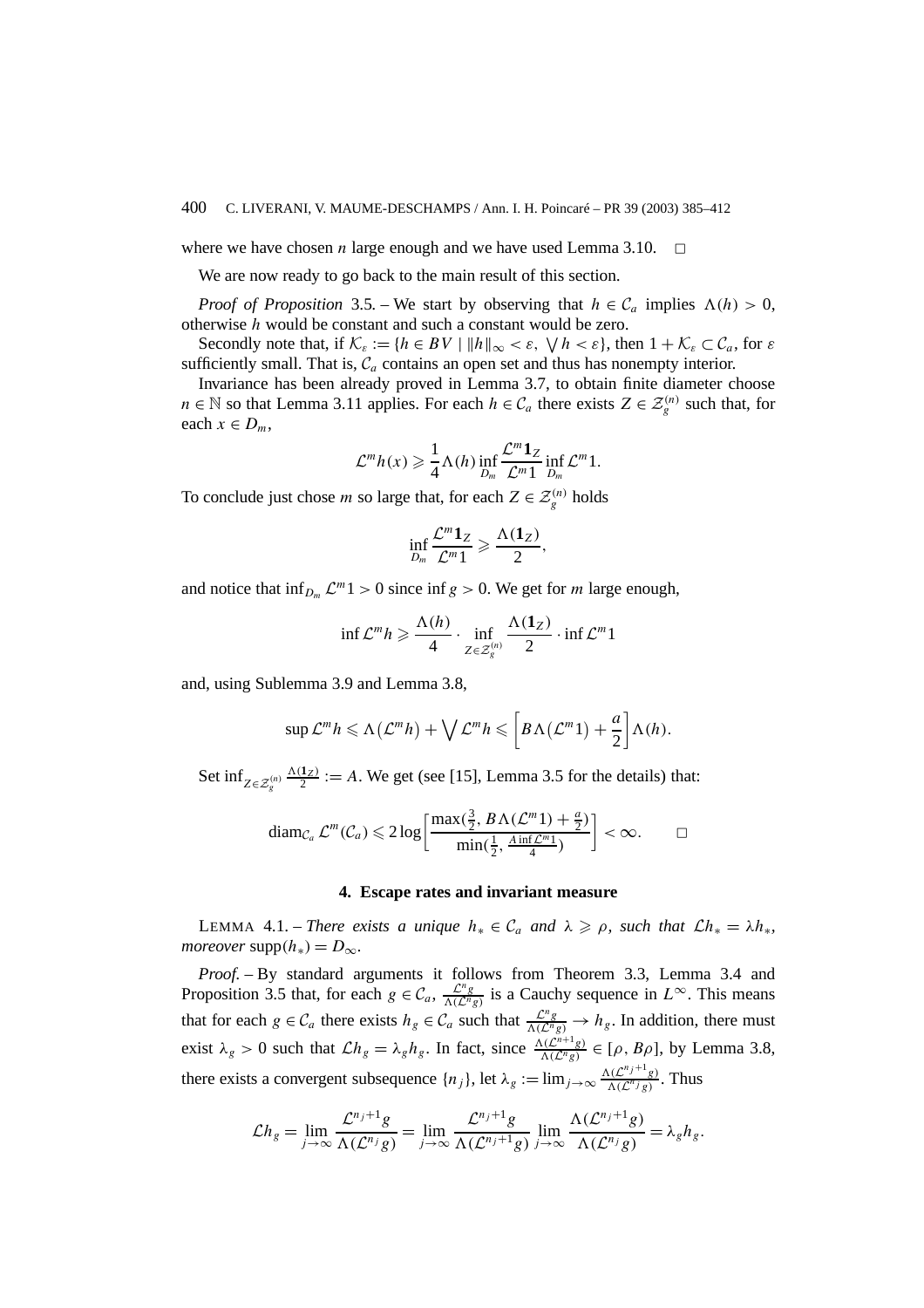We will show now that given *f*,  $g \in C_a$  we have  $h_f = h_g = h_*$ 

$$
||h_f - h_g||_{\infty} \leqslant (e^{d_{C_a}(h_f, h_g)} - 1) ||h_f||_{\infty}
$$
  

$$
\leqslant (e^{d_{C_a}(\mathcal{L}^n h_f, \mathcal{L}^n h_g)} - 1) ||h_f||_{\infty}
$$

which goes to zero when *n* goes to infinity. This implies  $\lambda_g = \lambda_h := \lambda$  and  $\mathcal{L}(h_*) = \lambda h_*$ , as well. The claimed relation from *ρ* and *λ* follows from the following chain of inequalities

$$
\Lambda(\mathcal{L}h_*) = \lim_{n \to \infty} \inf_{D_n} \frac{\mathcal{L}^{n+1}h_*}{\mathcal{L}^{n}1} = \lim_{n \to \infty} \inf_{D_{n+1}} \frac{\mathcal{L}^{n+1}h_*}{\mathcal{L}^{n}1}
$$

$$
\geq \lim_{n \to \infty} \inf_{D_{n+1}} \frac{\mathcal{L}^{n+1}h_*}{\mathcal{L}^{n+1}1} \inf_{D_n} \frac{\mathcal{L}^{n+1}1}{\mathcal{L}^{n}1} = \Lambda(h_*)\rho,
$$

where we have used twice Remark 2.2. Finally, since  $\Lambda(h_*) > 0$ , it follows that  $\mathcal{L}^n h_*|_{D_\infty} > 0$  which implies  $h_*|_{D_\infty} > 0$ . <del></del>□

LEMMA 4.2. – *The functional*  $\Lambda$  (*restricted to BV*) *is linear, positive, and enjoys the property*  $\Lambda(\mathcal{L}f) = \lambda \Lambda(f)$  *for all*  $f \in BV$ *. Moreover,*  $\lambda = \rho$ *.* 

*Proof.* – Let  $f \in \mathcal{C}_a$ . For all integers *n*, *k* and  $x \in D_\infty$ 

$$
\frac{\mathcal{L}^{n+k} f(x)}{\mathcal{L}^n f(x)} = \frac{\mathcal{L}^{n+k} f(x)}{\Lambda(\mathcal{L}^{n+k} f)} \frac{\Lambda(\mathcal{L}^{n+k} f)}{\Lambda(\mathcal{L}^n f)} \frac{\Lambda(\mathcal{L}^n f)}{\mathcal{L}^n f(x)}
$$
\n
$$
\downarrow \qquad \qquad \downarrow \qquad \qquad \downarrow
$$
\n
$$
\lim_{n \to \infty} \frac{\mathcal{L}^{n+k} f(x)}{\mathcal{L}^n f(x)} = h_*(x) \qquad \qquad \lambda^k \qquad h_*(x)^{-1}
$$

so

$$
\lim_{n \to \infty} \sup_{D_{\infty}} \left| \frac{\mathcal{L}^{n+k} f(x)}{\mathcal{L}^n f(x)} - \lambda^k \right| = 0.
$$

But

$$
\sup_{D_{\infty}} \left| \frac{\mathcal{L}^n f}{\mathcal{L}^n 1} - \frac{\mathcal{L}^{n+k} f}{\mathcal{L}^{n+k} 1} \right| \leq \sup_{D_{\infty}} \frac{\mathcal{L}^{n+k} f}{\mathcal{L}^{n+k} 1} \left| \frac{\mathcal{L}^n f}{\mathcal{L}^{n+k} f} \frac{\mathcal{L}^{n+k} 1}{\mathcal{L}^{n} 1} - 1 \right|
$$
  

$$
\leq \|f\|_{\infty} \sup_{D_{\infty}} \left| \frac{\mathcal{L}^n f}{\mathcal{L}^{n+k} f} \frac{\mathcal{L}^{n+k} 1}{\mathcal{L}^{n} 1} - 1 \right|
$$

and since the sequences  $\frac{\mathcal{L}^{n+k}f}{\mathcal{L}^nf}$  and  $\frac{\mathcal{L}^{n+k}1}{\mathcal{L}^n1}$  have the same limit  $\lambda^k$ ,  $\frac{\mathcal{L}^nf}{\mathcal{L}^n1}|_{D_{\infty}}$  is a Cauchy sequence, hence converges to a function  $v_f$ . Moreover, if we take two points  $x, y \in D_{\infty}$ , we have

$$
|v_f(x) - v_f(y)| = \lim_{n \to \infty} \left| \frac{\mathcal{L}^n f}{\mathcal{L}^n 1}(x) - \frac{\mathcal{L}^n f}{\mathcal{L}^n 1}(y) \right|
$$
  
= 
$$
\lim_{n \to \infty} \left| \frac{\mathcal{L}^n f}{\mathcal{L}^n 1}(y) \right| \cdot \left| \frac{\mathcal{L}^n f(x) \mathcal{L}^n 1(y)}{\mathcal{L}^n 1(x) \mathcal{L}^n f(y)} - 1 \right|
$$
  
\$\leq \Vert f \Vert\_{\infty} \limsup\_{n \to \infty} (e^{d\_{\mathcal{C}\_+}(\mathcal{L}^n f, \mathcal{L}^n 1)} - 1)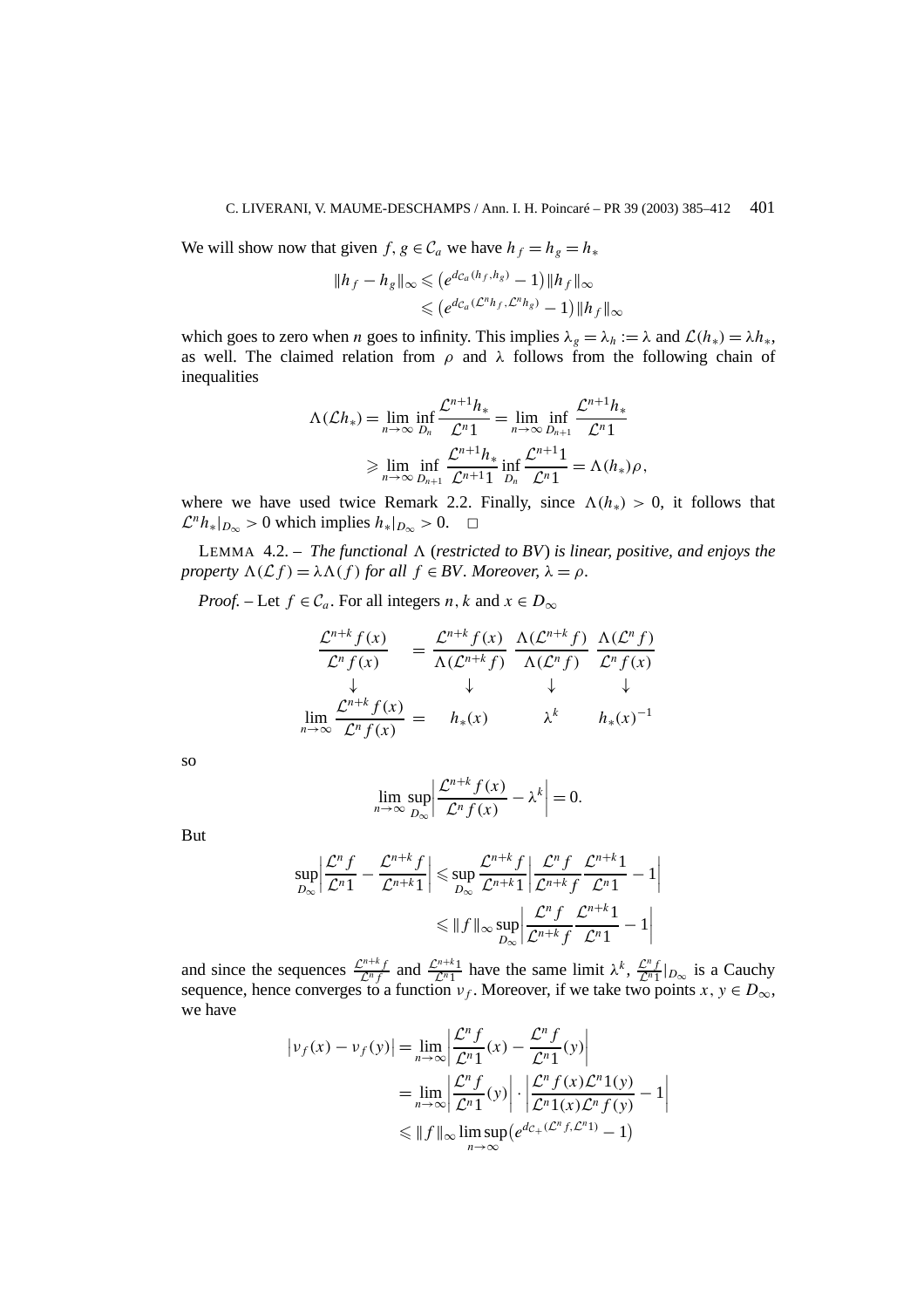$$
\leqslant \|f\|_{\infty} \lim_{n\to\infty} \left(e^{d_{\mathcal{C}_a}(\mathcal{L}^n f,\mathcal{L}^n 1)} - 1\right) = 0,
$$

where  $C_+ := \{h \in BV \mid h \geq 0\}$ . Therefore,  $v_f(x) = \Lambda(f)$  for all  $x \in D_\infty$ . Hence,  $\Lambda(f) =$ lim<sub>n→∞</sub>  $\frac{C^n f}{C^n 1}$  for all  $f \in C_a$ . Nevertheless, if  $f \in BV$ , the function  $(f + a^{-1} \vee f - \inf f) \in$  $\mathcal{C}_a$ , so  $\Lambda(f) = \lim_{n \to \infty} \frac{\mathcal{L}^n f}{\mathcal{L}^n}$  for all  $f \in BV$ . Clearly,  $\Lambda$  is linear by the linearity of the limit. Next, as  $\mathcal{L} f \in B\overline{V}$ , we know that

$$
\Lambda(\mathcal{L}f) = \lim_{n \to \infty} \frac{\mathcal{L}^{n+1}f}{\mathcal{L}^n 1} = \lim_{n \to \infty} \frac{\mathcal{L}^{n+1}f}{\mathcal{L}^{n+1} 1} \frac{\mathcal{L}^{n+1}1}{\mathcal{L}^n 1} = \Lambda(f)\Lambda(\mathcal{L}1) = \rho \Lambda(f).
$$

But then  $\rho = \lambda$  is obtained by taking  $f = h_*$ . Notice that all the convergences take place at an exponential rate.  $\Box$ 

LEMMA 4.3. – *The functional*  $\Lambda$  *can be interpreted as a non-atomic measure*  $\mu$ *, i.e.* 

$$
\Lambda(f) = \int f d\mu \quad \forall f \in BV(I, m).
$$

*In addition,* supp  $\mu \subset X_\infty$  *and the measure*  $h_*\mu$  *is T -invariant.* 

*Proof.* – Clearly,  $\Lambda$  can be extended to all continuous functions since it is continuous in the sup norm and continuous functions can be uniformly approximated by bounded variation functions. Hence by the Riesz theorem there exists a measure  $\mu$  such that  $\Lambda(f) = \mu(f)$  on each continuous function. Lemma 3.10 implies immediately that the measure  $\mu$  is nonatomic. Moreover it must agree with  $\Lambda$  on the characteristic function of each interval. Indeed, let *J* be an interval, since  $\mu$  is a Borel measure, for each  $\varepsilon > 0$ there exists a larger open interval  $\tilde{J}$  such that  $\mu(\tilde{J}) - \mu(J) \leq \varepsilon$  moreover Lemma 3.10 implies that  $\tilde{J}$  can be chosen so that  $\Lambda(1_{\tilde{J}} - 1_J) \leq \varepsilon$ . Thus, choosing a continuous function *f* such that  $\mathbf{1}_J \leqslant f \leqslant \mathbf{1}_J$ , holds <sup>7</sup>

$$
\Lambda(\mathbf{1}_J) - \mu(\mathbf{1}_J) \le \Lambda(f) - \mu(f) + \Lambda(\mathbf{1}_J - \mathbf{1}_J) \le \varepsilon,
$$
  

$$
\mu(\mathbf{1}_J) - \Lambda(\mathbf{1}_J) \le \mu(f) - \Lambda(f) + \mu(\mathbf{1}_J - \mathbf{1}_J) \le \varepsilon.
$$

Since a function in *BV* can be uniformly approximated by a finite linear combination of characteristic functions of intervals it follows that  $\mu(f) = \Lambda(f)$  for each function of bounded variation. The conclusion of the lemma follows from Lemma 1.1.  $\Box$ 

In conclusion, we have proved the following result.

THEOREM 4.4. – *Assume g*<sup>0</sup> *is a contracting potential which belongs to BV. Assume that Condition* 1 *and Condition* 2 *are satisfied. Then there exists a unique conditionally invariant probability measure*  $v = hm$  *which is absolutely continuous with respect to m. There exists a unique probability measure*  $\mu$  *whose support is contained in*  $X_{\infty}$  *and which satisfies*  $\mu(\mathcal{L}f) = \rho\mu(f)$  *for any bounded function* f. Moreover, there exists  $\kappa$  < 1 *such that for any*  $f \in BV$  *and any*  $A \subset I$ :

$$
\left\|\frac{\mathcal{L}^n f}{\rho^n}-h\mu(f)\right\|_{\infty}\leqslant C t\kappa^n\|f\|_{BV}\quad and\quad \left|m\left(T^{-n}A\mid X_{n-1}\right)-\nu(A)\right|\leqslant C t\kappa^n.
$$

<sup>7</sup> The existence of such a function is insured by Urysohn's Lemma.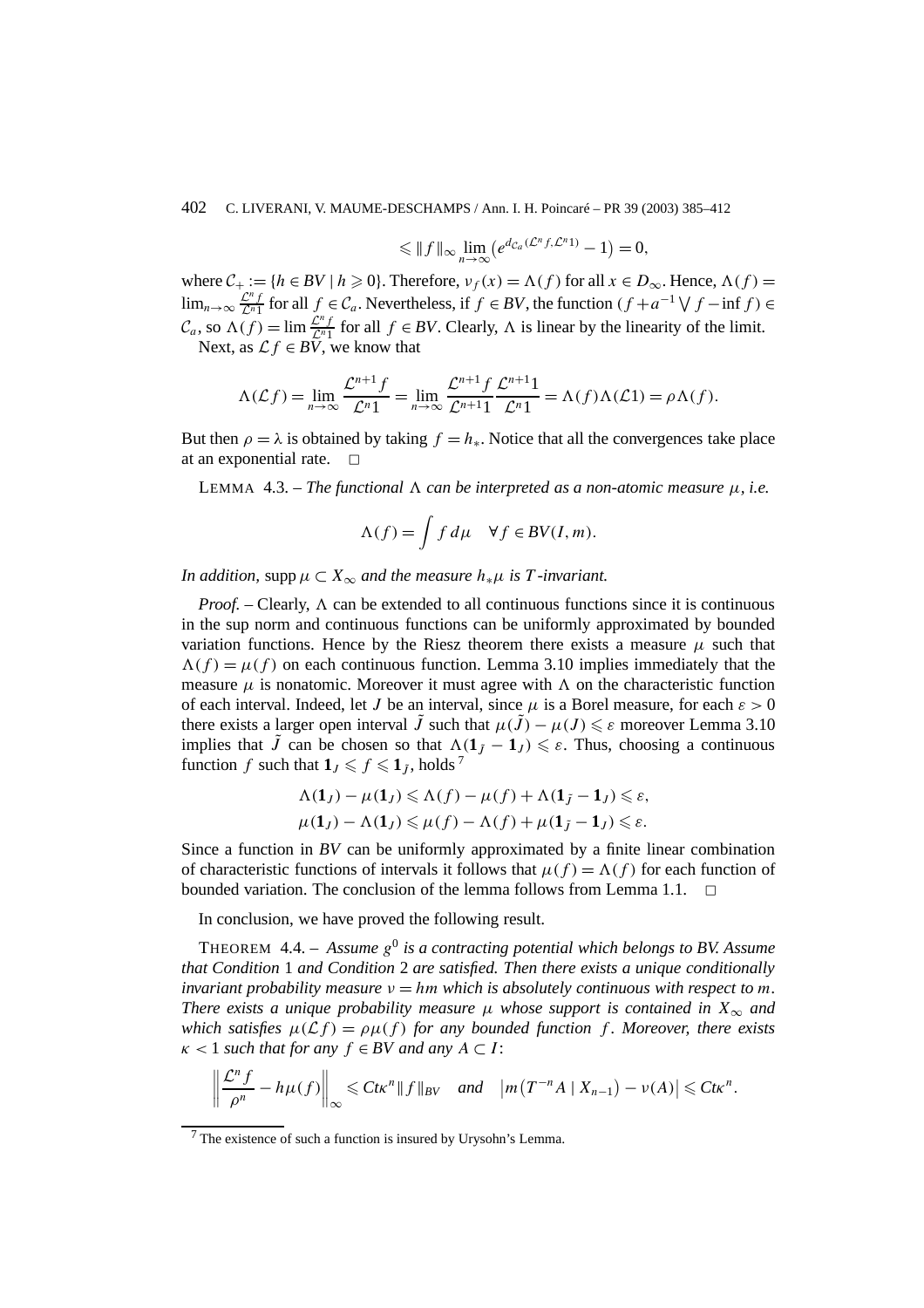## **5. The Hausdorff dimension of**  $X_\infty$

In this section we assume that *T* is uniformly expanding, i.e.  $\inf |T'| > 1$ . We remark that this implies that the partition  $\mathcal{Z}^{(n)}$  is generating. Throughout this section,  $g^0 = 1/|T'|$ . For  $t \ge 0$ , let  $\mathcal{L}_t$  be the transfer operator with hole associated to  $(g^0)^t$ , i.e.:

$$
\mathcal{L}_t f(x) = \sum_{Ty=x} (g^0)^t (y) \mathbf{1}_{X_0}(y) f(y),
$$

and let  $\Theta_t$ ,  $\rho_t$  and  $P(t)$  be the numbers corresponding to  $\Theta$ ,  $\rho$ ,  $P$ , in case  $t = 1$ . Recall that in the case  $g^0 = 1/|T'|$ ,  $P = P(g^0) = 0$ .

THEOREM 5.1. – Let  $g^0 = 1/|T'|$ . Assume that for all  $0 \le t \le 1$ , Conditions 0, 1 and 2 are satisfied. Then, there exists a unique  $0 < t_0 \leqslant 1$  such that for  $0 \leqslant t < t_0,\ \rho_t > 1$  and *for*  $1 > t > t_0$ ,  $\rho_t < 1$ . If *T* has large images and large images with respect to *Y* then, *HD*( $X_{\infty}$ ) = *t*<sub>0</sub>*.* 

*Proof. –* The hypothesis of Theorem 5.1 allow us to apply Theorem A to the operators  $\mathcal{L}_t$  for all  $0 \le t \le 1$ . Let us denote by  $\mu_t$  the conformal measure associated to  $g^t =$  $(g^{0})^{t} \cdot \mathbf{1}_{X_{0}}$  (i.e.  $\mathcal{L}_{t}^{*} \mu_{t} = \rho_{t} \mu_{t}$ ).

The application  $t \mapsto \rho_t$  is strictly decreasing. Indeed, remark that: for all  $x \in I$ ,

$$
\mathcal{L}_t^n 1(x) \leqslant \sup g_n^{t-t'} \mathcal{L}_{t'}^n 1(x)
$$

taking the power  $1/n$  and the limit gives:  $\rho_t \leq \Theta^{t-t'} \cdot \rho_{t'}$  so that  $\rho_t < \rho_{t'}$  provided  $t > t'$ (recall that  $g < 1$  and remark that Theorem A implies:  $\lim_{t \to 1} (\mathcal{L}_t^n 1(x))^{1/n} = \rho_t$  for all *x*). Moreover,  $\rho_1 \leqslant e^{P(1)} = 1$  (see Lemma 2.2), so there exists a unique number  $0 \leqslant t_0 \leqslant 1$ such that for  $1 > t > t_0$ ,  $\rho_t < 1$  and for  $0 \leq t < t_0$ ,  $\rho_t > 1$ .

The following lemma is a direct consequence of the bounded distortion and large images hypothesis.

LEMMA 5.2. – Assume that  $g^0 = 1/T'$ . Assume that for all  $0 \le t \le 1$ , Conditions 0, 1 and 2 are satisfied. For all  $0 \le t \le 1$ , there exists  $K > 0$ , such that for all  $n \in \mathbb{N}$  and  $Z \in \mathcal{Z}^{(n)}$ *, if*  $\mu_t(Z) > 0$  *then for all*  $x \in Z$ *,* 

$$
K^{-1} \leqslant \frac{(g_n^0)^t(x)}{\rho_l^n \mu_t(Z)} \quad \text{and} \quad K^{-1} \leqslant \frac{g_n^0(x)}{m(Z)}.\tag{5.1}
$$

*If moreover T has large images and large images with respect to Y then*

$$
\frac{(g_n^0)^t(x)}{\rho_t^n \mu_t(Z)} \leqslant K \quad \text{and} \quad \frac{g_n^0(x)}{m(Z)} \leqslant K \tag{5.2}
$$

*where m is the Lebesgue measure.*

*Proof. –* First of all, we remark that the large images with respect to *Y* property implies that for all  $0 \le t \le 1$ , the support of  $\mu_t$  is  $X_\infty$ . So,  $\mu_t(Z) > 0$  if and only if  $Z \cap X_\infty \ne \emptyset$ . In addition, *Z* ∈  $\mathcal{Z}^{(n)}$  with *Z* ∩ *X*<sub>∞</sub>  $\neq$  Ø,  $\mu_t(T^nZ) = 1$ . Now, we compute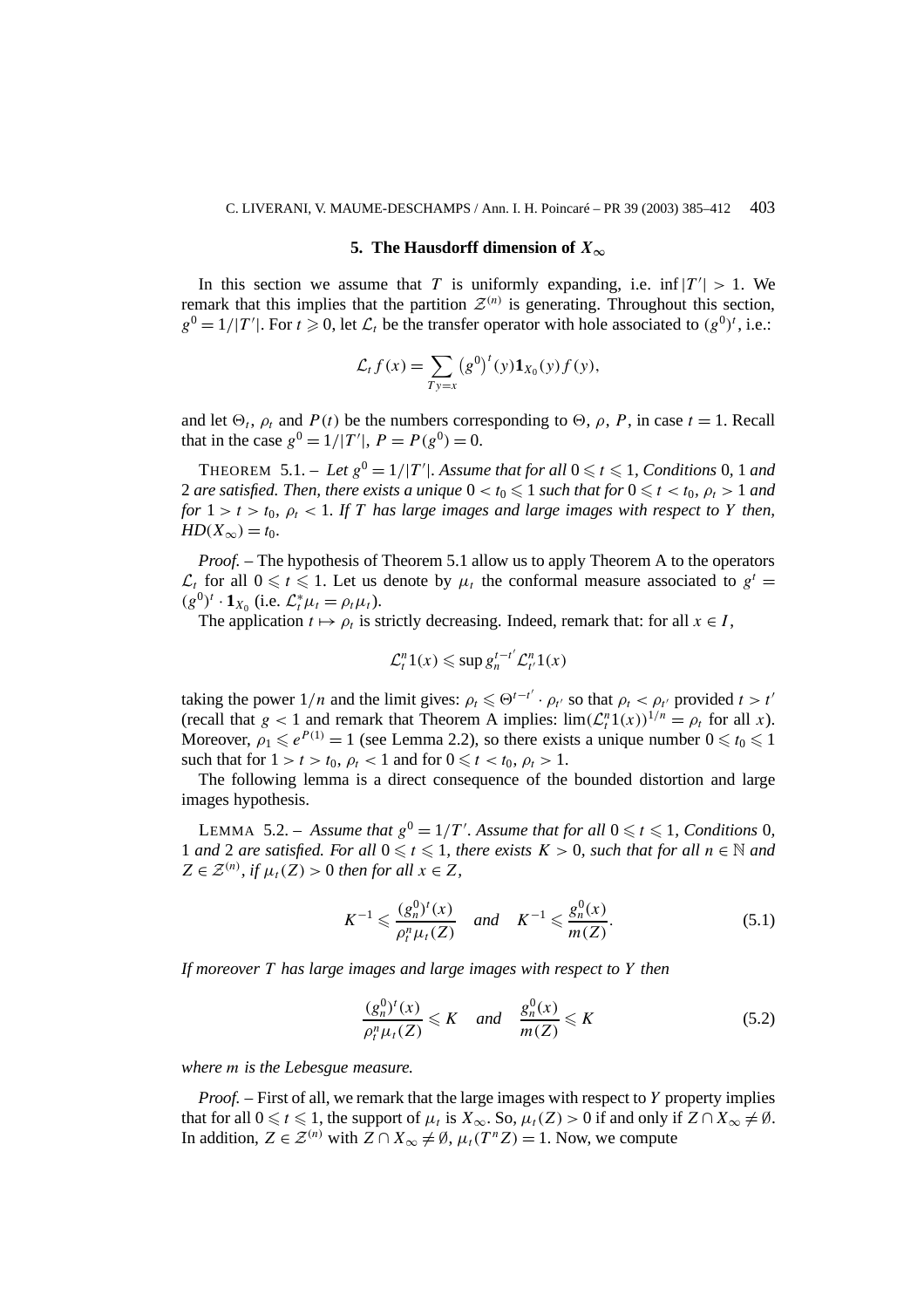$$
\mu_t(Z) = \int \mathbf{1}_Z \, d\mu_t = \frac{1}{\rho_t^n} \int \mathcal{L}_t^n \mathbf{1}_Z \, d\mu_t = \frac{1}{\rho_t^n} \int \left[ \left( g_n^0 \right)^t \mathbf{1}_{X_{n-1}} \right] \circ T_Z^{-n} \, d\mu_t
$$
\n
$$
= \frac{1}{\rho_t^n} \int \limits_{T^n Z} \left( g_n^0 \right)^t \circ T_Z^{-n} \, d\mu_t \tag{5.3}
$$

(recall that we assume  $T^n(Z \cap X_{n-1} \supseteq X_\infty)$ ). The bounded distortion property implies, for  $x \in Z$ ,

$$
K^{-1}\mu_t(T^nZ)(g_n^0)^t(x) \leq \int_{T^nZ} (g_n^0)^t \circ T_Z^{-n} d\mu_t \leqslant K\mu_t(T^nZ)(g_n^0)^t(x).
$$

This gives (5.1) for  $\mu_t$  and (5.2) for  $\mu_t$  using the large images property (which implies  $\mu_t(T^n Z) = 1$ ). The computation is the same for *m*, recalling that *m* is  $g^0$  conformal with eigenvalue 1 and using the large image property.  $\Box$ 

Fix  $\varepsilon > 0$  and  $n \in \mathbb{N}$  such that for all  $Z \in \mathcal{Z}^{(n)}$ , the diameter of *Z* is less than  $\varepsilon$ . Let  $\mathcal{F} = \{Z \in \mathcal{Z}^{(n)} \mid Z \cap X_{\infty} \neq \emptyset\}$ . It is a cover of  $X_{\infty}$  of diameter less than  $\varepsilon$ . In what follows,  $x_Z$  denotes any element of  $Z$ .

$$
\sum_{Z \in \mathcal{F}} (\text{diam } Z)^t \leqslant K^t \sum_{Z \in \mathcal{F}} (g_n^0)^t (x_Z) \quad \text{using (5.1)}
$$
\n
$$
\leqslant K^{2t} \rho_t^n \sum_{Z \in \mathcal{F}} \mu_t(Z) \quad \text{using (5.2)}
$$
\n
$$
= K^{2t} \rho_t^n \mu_t(X_\infty) = K^{2t} \rho_t^n.
$$

By our choice of *n*, it is clear that  $n \to \infty$  when  $\varepsilon \to 0$ . If  $t > t_0$  then  $\rho_t < 1$  and the above expression goes to zero. Hence we conclude  $HD(X_\infty) \leq t_0$ .

Let us prove the converse inequality. We use the following result of Young.

THEOREM 5.3 [21]. – *Let X be a metric space, let*  $Z \subset X$  *assume there exists a probability measure*  $\mu$  *such that*  $\mu(Z) > 0$ *, for any*  $x \in Z$ *, define*:

$$
\underline{d_{\mu}}(x) = \liminf_{\varepsilon \to 0} \frac{\log \mu(B(x, \varepsilon))}{\log \varepsilon},
$$

*if for all*  $x \in Z$ *,*  $d_{\mu}(x) \ge d$  *then*  $HD(Z) \ge d$ *.* 

Take  $x \in X_{\infty}$  and  $\varepsilon > 0$ , let

$$
n_0 = \inf\left\{n \in \mathbb{N} \mid \exists y \in B(x,\varepsilon): g_n^0(y) \leq 2K\varepsilon\right\} - 1.
$$

Accordingly, there exists  $y_0 \in B(x, \varepsilon)$  such that,

$$
g_{n_0}^0(y_0)g^0(T^{n_0}y_0) = g_{n_0+1}^0(y_0) \le 2K\varepsilon \text{ so,}
$$
  

$$
2K\varepsilon < g_{n_0}^0(y_0) \le \frac{2K\varepsilon}{\inf g^0}.
$$
 (5.4)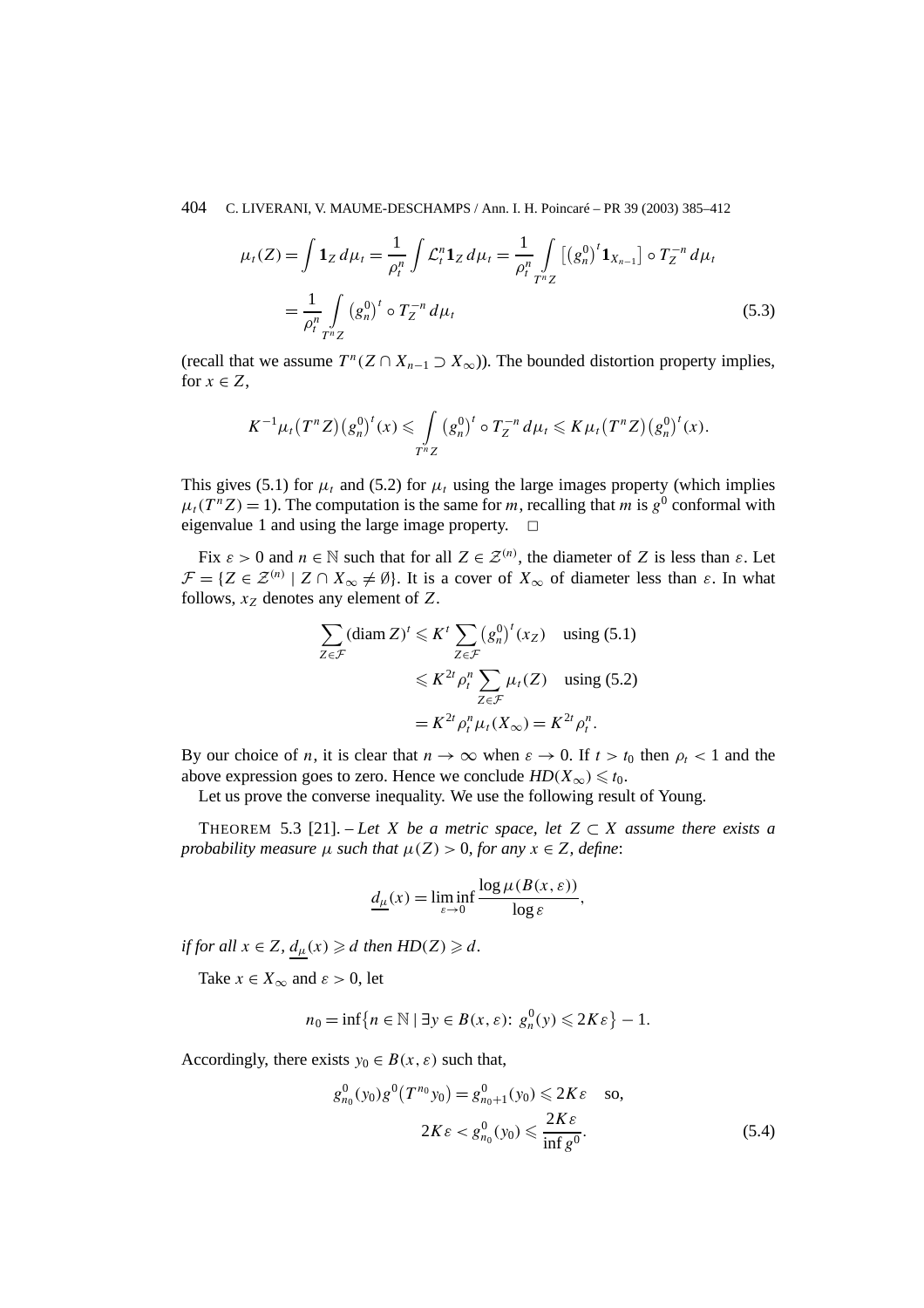Using Lemma 5.2 and (5.4) we get:

$$
2\varepsilon \leqslant \text{diam } Z_{n_0}(y_0) \leqslant \frac{2K^2\varepsilon}{\inf g^0} := C_1\varepsilon.
$$

Let  $B_1 = B(x, \varepsilon) \setminus Z_{n_0}(y_0)$ . If  $B_1 \neq \emptyset$ , then let us define:

$$
n_1 = \inf\{n \in \mathbb{N} \mid \exists y \in B_1 : g_n^0(y) \leq 2K\varepsilon\} - 1.
$$

Hence, there exists  $y_1 \in B_1$  such that

$$
2\varepsilon \leqslant \text{diam } Z_{n_1}(y_1) \leqslant C_1\varepsilon
$$

by the same arguments as before. We remark that  $n_1 \ge n_0$  by construction, so  $Z_{n_0}(y_0) \cap$  $Z_{n_1}(y_1) = \emptyset$ . This implies that  $Z_{n_0}(y_0) \cup Z_{n_1}(y_1) \supset B(x, \varepsilon)$ . Indeed if it were not the case, we could find  $y_2 \in B_1 \setminus Z_{n_1}(y_1)$  and  $n_2 \ge n_1$  such that:

$$
2\varepsilon \leqslant \text{diam } Z_{n_2}(y_2) \leqslant C_1\varepsilon.
$$

By construction, we would obtain three disjoint intervals, with diameter larger than 2*ε*, all intersecting  $B(x, \varepsilon)$ , but this is clearly impossible.

Therefore, we have shown that  $B(x, \varepsilon) \supset Z_{n_0} \cup Z_{n_1}$ , where the second set may be empty. We have

$$
\mu_t(Z_{n_i}) \leqslant \frac{K^t}{\rho_t^{n_i}} (\text{diam } Z_{n_i})^t,
$$

by (5.3) and (5.2). So,

$$
\frac{\log \mu_t(B(x,\varepsilon))}{\log \varepsilon} \geq \frac{\log (\mu_t(Z_{n_0}) + \mu_t(Z_{n_1}))}{\log \varepsilon}
$$
  

$$
\geq t \frac{\log K}{\log \varepsilon} + \frac{\log (\rho_t^{-n_0} \operatorname{diam}(Z_{n_0})^t + \rho_t^{-n_1} \operatorname{diam}(Z_{n_1})^t)}{\log \varepsilon}
$$
  

$$
\geq t \frac{\log KC_1}{\log \varepsilon} + \frac{\log (\rho_t^{-n_0} + \rho_t^{-n_1})}{\log \varepsilon} + t.
$$

Since, for  $\varepsilon$  small enough,  $n_0$  and  $n_1$  are arbitrarily large and for  $t < t_0$ ,  $\rho_t > 1$ , we can assume  $\rho_t^{-n_0} + \rho_t^{-n_1} < 1$  so,  $\frac{\log(\rho_t^{-n_0} + \rho_t^{-n_1})}{\log \varepsilon} > 0$ . Therefore, taking the liminf,  $d_{\mu}(x) \ge t$ for all  $t < t_0$ . We conclude that  $HD(X_\infty) \geq t_0$ .  $\Box$ 

# **6. Examples**

In this section we give verifiable criteria to ensure conditions C1, C2 in concrete situations and we discuss some explicit examples.

Condition C1 is rather mild and in most cases can be checked easily (for example the presence of a full branch outside the hole suffices).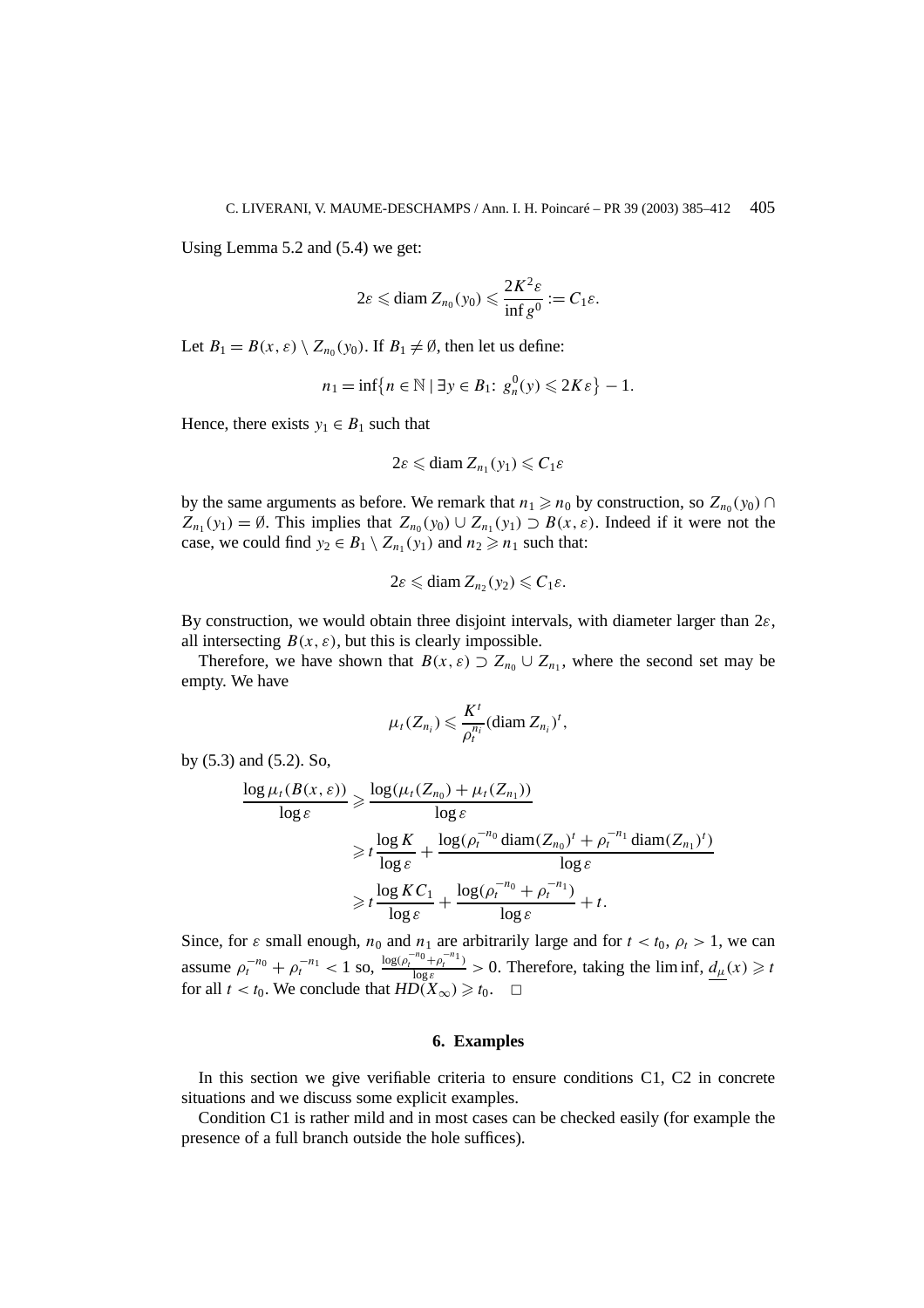Next notice that, setting

$$
\rho_n := \inf_{x \in D_n} \frac{\mathcal{L}^{n+1}(x)}{\mathcal{L}^n(1)}.
$$

then  $\rho \ge \rho_n$  (see (2.3)), hence one can verify condition C2 by using some  $\rho_n$  (which is explicitly computable) rather than  $\rho$ . The main problem is then to control the number of contiguous elements in  $\mathcal{Z}_b^{(n)}$ . This of course is a case by case matter, yet it is possible to make some rather general statements. Let us clarify the situation by looking at few relevant examples.

**Markov maps with non-Markov hole.** Let us give examples of Markov maps with a non-Markov hole. Recall that *T* is said to be *Markov* with respect to the partition  $\mathcal Z$  if for all  $Z \in \mathcal{Z}$ , *TZ* is exactly a union of some elements of  $\mathcal{Z}$ . We call *Y* a *Markov hole* if *T* is Markov and  $Y \in \mathcal{Z}^{(n)}$  for some *n*;<sup>8</sup> up to replacing  $\mathcal{Z}$  by  $\mathcal{Z}^{(n)}$ , we may always assume that a Markov hole is an element of Z. Let Y be such a Markov hole, let  $\hat{Z}$  be the set of elements of  $Z$  that are not  $Y$ . We call  $Y$  an *aperiodic Markov hole* if there exists *N* ∈ N such that for all *n*  $\geq N$ , for all *Z*, *Z'* ∈ *Z*, there are *Z*<sub>1</sub>,..., *Z<sub>n</sub>* ∈  $\hat{Z}$  such that the  $(n + 1)$ -cylinder  $Z \cap T^{-1}Z_1 \cap \cdots \cap T^{-n}Z_n \cap T^{-n-1}Z'$  is nonempty. For expanding Markov maps with an aperiodic Markov hole, Theorem A has been proved in [7].

We are now in position to give examples of Markov maps with non Markov hole such that  $\mathcal{Z}_b^{(n)} = \emptyset$ .

LEMMA 6.1. – Let *T* be a Markov map with Lipschitz derivative and let  $\tilde{Y}$  be an *aperiodic Markov hole. Let*  $Y \subset \widetilde{Y}$  *be a hole such that there exists*  $p \in \mathbb{N}$  *and*  $C \in \mathcal{Z}^{(p)}$ *such that*  $C ⊂ \widetilde{Y} \setminus Y$  *and*  $C ⊂ X_{p-1}$ *. Then for the map T with hole Y one can choose*  $\xi = 1$  *in condition* 2 (*indeed, for all n*,  $\mathcal{Z}_b^{(n)} = \emptyset$ , *hence one can choose*  $K = 0$  *as well*).

*Proof.* – First of all, we remark that since  $T'$  is Lipschitz, there exists a constant *K(T)* such that for all  $Z \in \mathcal{Z}^{(n)}$ ,  $\bigvee_{Z} g_n^0 \leq K(T) \|g_n^0\|_{\infty}$  so that we may avoid the use of partitions A in the definition of  $\mathcal{Z}^{(n)}_{\infty}$  (see Section 2). Take  $n \in \mathbb{N}$ , we are going to prove that  $\Lambda(1_Z) > 0$  for all  $Z \in \mathcal{Z}_{*}^{(n)}$ , towards this end, it suffices to prove that for some  $k$ ,  $\mathcal{L}^k \mathbf{1}_Z > 0$ . In other words, it suffices to prove that for some  $k$ , every  $x \in I$  has a *k*-preimage in  $Z ∩ X_{k-1}$ .

Take  $Z \in \mathcal{Z}_{*}^{(n)}$ , then according to the definitions,

$$
Z \supset \bigcap_{i=0}^{n-1} T^{-i} C_i := \widetilde{Z}
$$

where  $C_i$  is either an element of  $\hat{Z}$  or is equal to *C* and  $\tilde{Z}$  is a *p*'-cylinder with  $n \leq p' \leq pn$ . Then using the aperiodicity of  $\widetilde{Y}$ , we have that for all  $q \geq N$ , any  $x \in I$ has a  $(p' + q)$ -preimage in  $Z \cap X_{p'+q-1}$ .  $\Box$ 

We conclude with a concrete Markov example with a non-Markov hole. Consider a partition of *I* into two subintervals  $Z_0$  and  $Z_1$ . Take *T* uniformly expanding and

<sup>&</sup>lt;sup>8</sup> In fact, one could work with  $Y = \int Y_i$  and  $Y_i \in \mathcal{Z}^{(n)}$ ,  $i = 1, \ldots, k$ .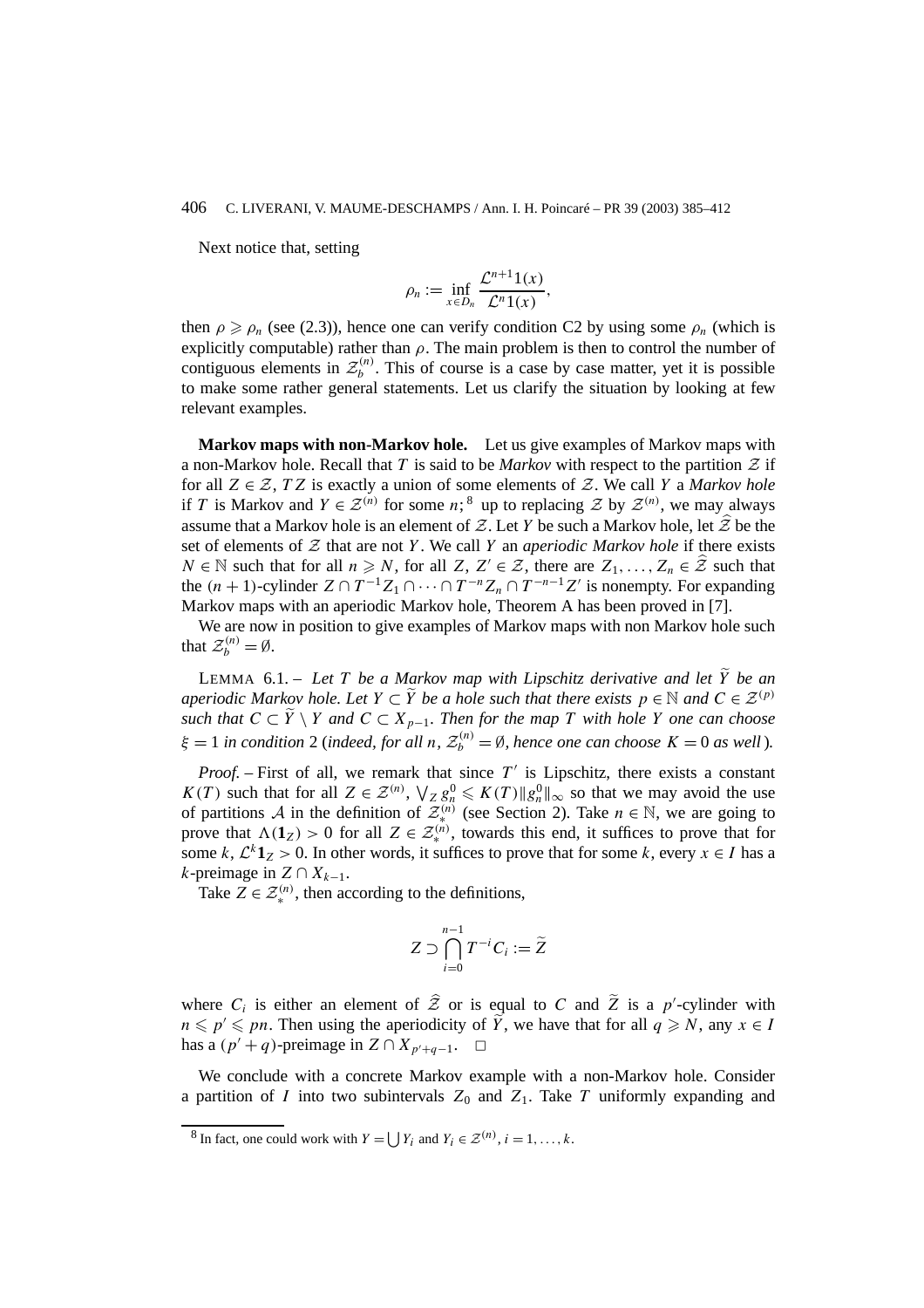

Fig. 1. Aperiodic Markov hole.

increasing on each  $Z_i$ , with Lipschitz derivative and such that  $TZ_i = I$ ,  $i = 0, 1$ . Take  $\widetilde{Y} = Z_0 \cap T^{-1}Z_0$ , it is clear that  $\widetilde{Y}$  is an aperiodic Markov hole (see Fig. 1).

First consider  $Y = [0, \alpha] \subset \tilde{Y}$ , there exists  $p \in \mathbb{N}$  such that  $C = Z_0 \cap T^{-1}Z_0 \cap T^{-1}Z_0$  $\bigcap_{i=2}^{p-1} T^{-i} Z_1 \subset \widetilde{Y} \setminus Y$ , this *C* satisfies the hypothesis of Lemma 6.1 so the map *T* with hole *Y* satisfies condition C2 provided it satisfies condition  $\Theta < \rho$ .

Second, consider  $Y = [\varepsilon, \gamma]$  with  $\gamma$  such that  $\widetilde{Y} = [0, \gamma]$ , let  $\gamma_1$  be such that  $Z_0 \cap T^{-1}Z_0 \cap T^{-2}Z_1 = [\gamma_1, \gamma]$ . If  $\varepsilon \geq \gamma_1$  then *Y* satisfies the hypothesis of Lemma 6.1: for *p* large enough, the cylinder  $C := \bigcap_{i=0}^{p-2} T^{-i} Z_0 \cap T^{-p+1} Z_1$  is a *p*-cylinder included in  $X_{p-1}$  ∩  $\widetilde{Y}$  \  $Y$ .

If  $\varepsilon < \gamma_1$  then it is easy to see that for all *n*,  $\mathcal{Z}_b^{(n)}$  satisfies condition C2 with  $K = 1$ and  $\xi = 1$  (the elements of  $\mathcal{Z}_b^{(n)}$  are those made up with the interval [0,  $\varepsilon$ ] and they are never contiguous).

In this last example we have seen that some special cases can be easily handled even if  $Z_b^{(n)} \neq \emptyset$ . The next examples go further in this direction.

**Non-Markov maps.** Let  $I = [0, 1]$ , for  $\beta > 1$  and consider the  $\beta$ -map  $T(x) =$  $\beta x \pmod{1}$  and the potential  $g^0 := DT^{-1} = \beta^{-1}$ . If  $\beta \notin \mathbb{N}$ , then the map it is not Markov. We will consider only such cases and we will designate by [*β*] the integer part of *β*. Let  $\gamma = \frac{[\beta]}{\beta}$  and  $Y = [\gamma_1, 1]$  with  $\gamma < \gamma_1 < 1$ . Denote the element of  $Z$  by  $Z_1, \ldots, Z_{[\beta+1]},$ it is clear that for *p* large enough,  $C := Z_{\lceil \beta \rceil} \cap \bigcap_{i=1}^{p-1} T^{-i} Z_1$  is included in  $X_{p-1}$ , this leads to the conclusion that there are no contiguous elements of  $\mathcal{Z}_b^{(n)}$ . So, condition C2 is satisfied (with  $K = \xi = 1$ ) provided condition C1 is. Note that since the behavior of the map inside the hole is completely irrelevant we could modify the map inside the hole to be Markov, accordingly this case bears no difference with the ones discussed in the previous subsection.

On the contrary, if we consider the case  $Y = [\gamma, \gamma]$  we have a non-Markov map with an hole. In this case then the number of contiguous elements of  $\mathcal{Z}_b^{(n)}$  is bounded by  $2^n$ (since the worst case scenario is when the preimages of a contiguous group join the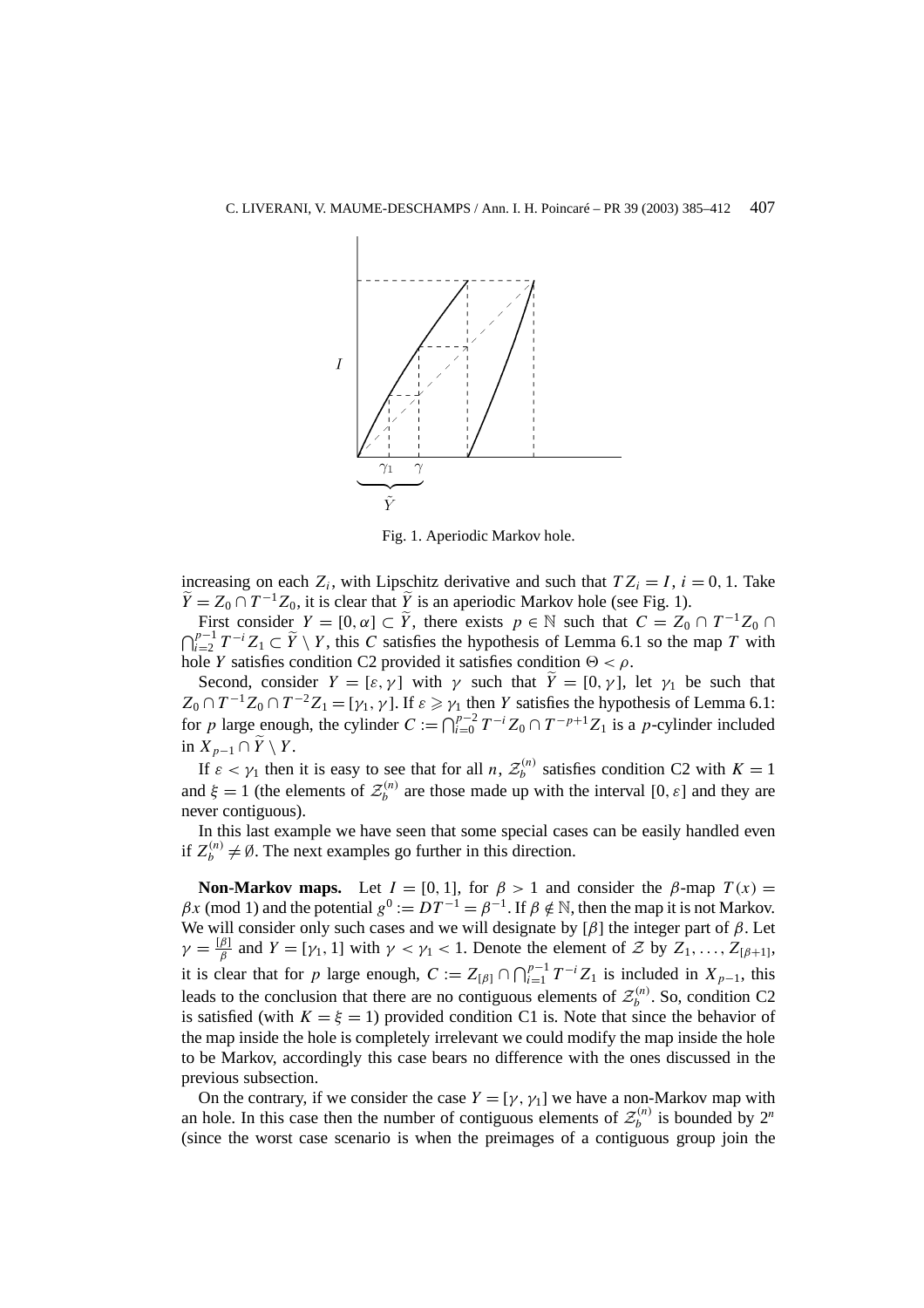

Fig. 2. Non-Markov  $\beta$ -map with a hole ( $\beta = \frac{7}{2}$ ).

preimages of another group across the hole  $9 -$  see Lemma 6.3 for a similar discussion in a more general context) so that condition C2 is satisfied provided  $\frac{2}{\beta} < \rho$ . We remark that  $\rho \geqslant \frac{[\beta]}{\beta}$ , so that condition C2 will be satisfied for  $\beta \geqslant 3$ . In particular, the map in Fig. 2, with  $\beta = \frac{7}{2}$  does satisfy our conditions.

In addition notice that one can consider also bigger holes that encompass more than one element of the dynamical partition. For example if  $\beta = \frac{9}{2}$  and the hole is of the form  $Y = \left[\frac{4}{9}, 1 - \varepsilon\right], \, \varepsilon \in (0, \frac{1}{9})$ , then the map has three full branches outside the hole hence  $\rho \geq \frac{2}{3}$  while the maximal number of contiguous elements in  $\mathcal{Z}_b^{(n)}$  is still  $2^n$ , thus C2 is satisfied. Note that in this case we can have holes with size almost  $\frac{1}{3}$  which is rather large. In fact, even more dramatic examples can be easily produced.

We have seen that it is possible to insure condition C<sub>2</sub> by using the combinatorial properties of a Markov map or the special behavior of *β*-maps. Some of the above discussion can be generalized by requiring the existence of well behaved elements in the partition: let  $\mathcal{Z}_f^{(n)}$  be the collection of elements in  $\mathcal{Z}_*^{(n)}$  such that  $T^n Z = [0, 1]$ . Call  $\mathcal{Z}_u^{(n)}$  the collection of the others.

DEFINITION 6.2. – *For ξ >* 0*, we call a map ξ* full branched (*ξ -f.b. for short*) *if there exists*  $K > 0$  *such that the number of contiguous elements in*  $\mathcal{Z}_u^{(n)}$  *does not exceed*  $K\xi^n$ *.* 

Obviously a *ξ*-f.b. map satisfies condition C2, provided  $\Theta \xi < \rho$ , since if  $Z \in \mathcal{Z}_f^{(n)}$ then  $\Lambda(1_Z) > 0$ . The point is that it may be easy to verify that a map is  $\xi$ -f.b. as the next lemma shows.

LEMMA  $6.3. - Calling C<sub>n</sub>$  *the maximal number of contiguous elements in*  $\mathcal{Z}_{u}^{(n)}$ *, holds* 

$$
C_n \leqslant 2\sum_{i=0}^{n-1} (C_1 + 2)^i C_1.
$$

<sup>&</sup>lt;sup>9</sup> Note that this is a general bound, better bounds may be available for specific values of  $β$ .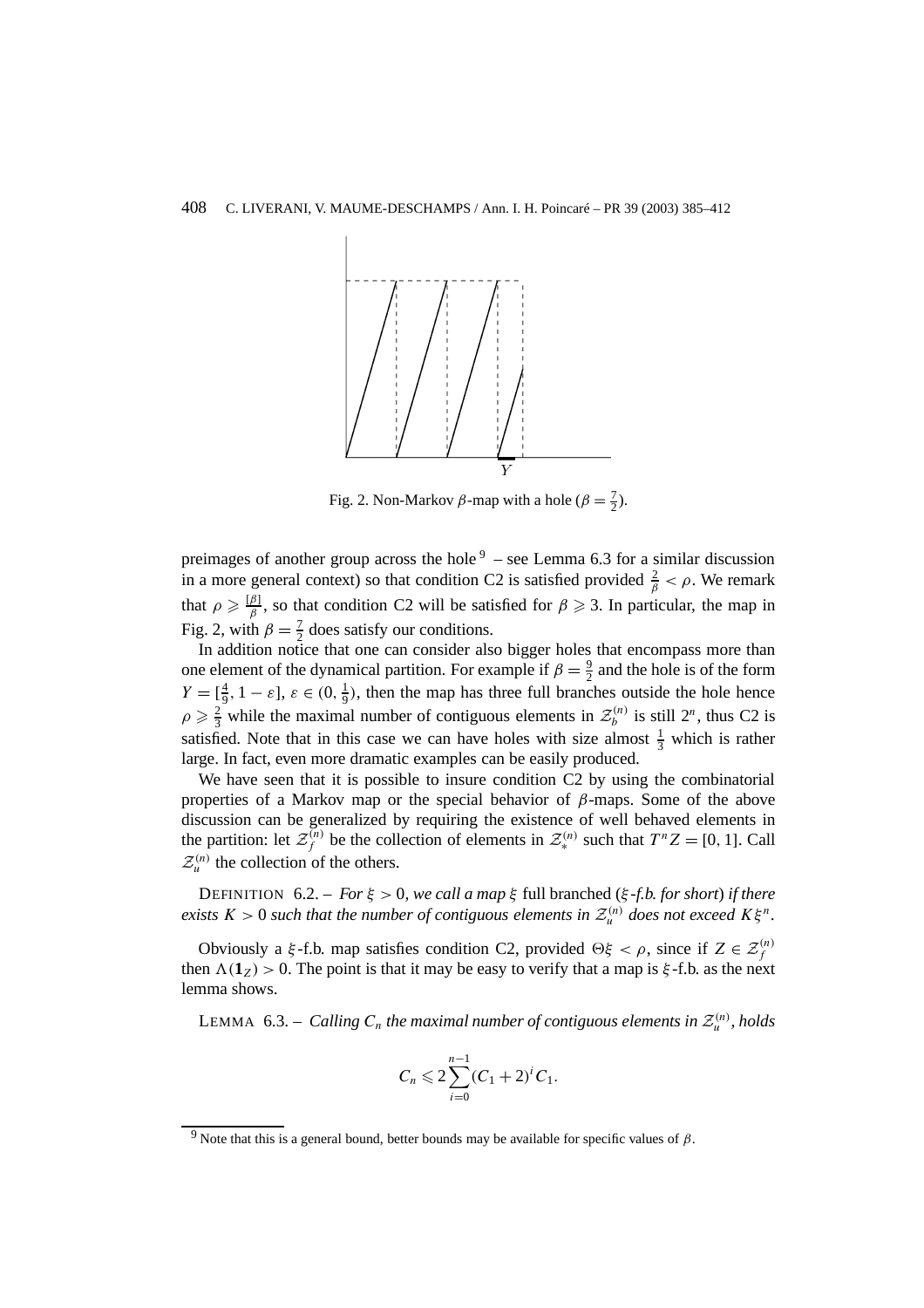*Proof.* – The proof is by induction on *n*. Clearly it is true for  $n = 1$ . Let us suppose it true for *n*. The elements of the partition  $\mathcal{Z}_{*}^{(n+1)}$  are formed by  $\{T^{-1}Z \cap Z_1\}$  where *Z* ∈  $\mathcal{Z}_{*}^{(n)}$  and *Z*<sub>1</sub> ∈  $\mathcal{Z}_{*}^{(1)}$ . Now if *Z*<sub>1</sub> ∈  $\mathcal{Z}_{f}^{(1)}$ , the elements maintain the same nature (i.e. if *Z* ∈  $\mathcal{Z}_u^{(n)}$  then  $T^{-1}Z \cap Z_1$  ∈  $\mathcal{Z}_u^{(n+1)}$  and if  $Z$  ∈  $\mathcal{Z}_f^{(n)}$  then  $T^{-1}Z \cap Z_1$  ∈  $\mathcal{Z}_f^{(n+1)}$ ). So we have in  $Z_1$  at most  $C_n$  contiguous elements of  $\mathcal{Z}_u^{(n+1)}$ . The only problem can arise when a block of contiguous elements ends at the boundary of  $Z_1$  since in such a case it can still be contiguous to other elements of  $\mathcal{Z}_u^{(n+1)}$ . Yet, if the contiguous elements of  $Z_1$  are in  $\mathcal{Z}_f^{(1)}$ , then there can be at most a block of length  $2C_n$ . One must then analyze what can happen if  $Z_1 \in \mathcal{Z}_u^{(1)}$ . In this case a set of contiguous elements can either have only partial preimage in  $Z_1$ , hence we get a shorter groups of contiguous elements or all the group can have preimage. In this last case the worst case scenario is when the elements contiguous to the groups (that must belong to  $\mathcal{Z}_f^{(n)}$ ) are cut while taking preimages. This means that at most two new contiguous elements can be generated, but in this case the group must end at the boundary of  $Z_1$ . Since there are at most  $C_1$  contiguous elements in  $\mathcal{Z}_{\mu}^{(1)}$  in this way we can generate, at most,  $C_1(C_n + 2)$  contiguous elements that, again in the worst case scenario, can be contiguous to two blocks belonging to the neighboring elements in  $\mathcal{Z}_f^{(1)}$ . Accordingly

$$
C_{n+1} \leq C_1(C_n+2) + 2C_n = (C_1+2)C_n + 2C_1 \leq 2\sum_{i=0}^n (C_1+2)^i C_1,
$$

where we have used the induction hypothesis.  $\Box$ 

The lemma says that if  $\rho \Theta^{-1} > C_1 + 2$ , then the hypothesis C2 is verified. The interest of this condition is that it applies to general non-Markov maps provided the potential is sufficiently contracting and there are enough full branches outside the hole.  $10$ 

# **7. Small holes**

In this section we will see that, if one is interested only in very small holes then results stronger than the one in the previous sections can be readily obtained by regarding the system with holes as a small perturbation of the system without holes.

The basic idea is to consider the transfer operator  $\mathcal L$  as a small perturbation of the operator  $\mathcal{L}_0$ . Of course, the norm of the difference of the above operators equal 2 both in the  $L^1$  and  $BV$  norm, hence standard perturbation theory does not apply directly (but see [5] for an indirect application), yet they are close as operators from *BV* to  $L^1$ .

DEFINITION 7.1. – *For each operator*  $\mathcal{L}:BV(I,m) \to L^1(I,m)$  *let* 

$$
\|\mathcal{L}\| := \sup_{\|f\|_{BV} \leq 1} |\mathcal{L}f|_1.
$$

Then the exact statement of the closeness of the two operators is given by the following lemma. Let  $\mathcal{L}_Y$  be the transfer operator associated to the hole *Y*.

 $10$  Note that if a map does not satisfy immediately such a criteria, some of its powers may.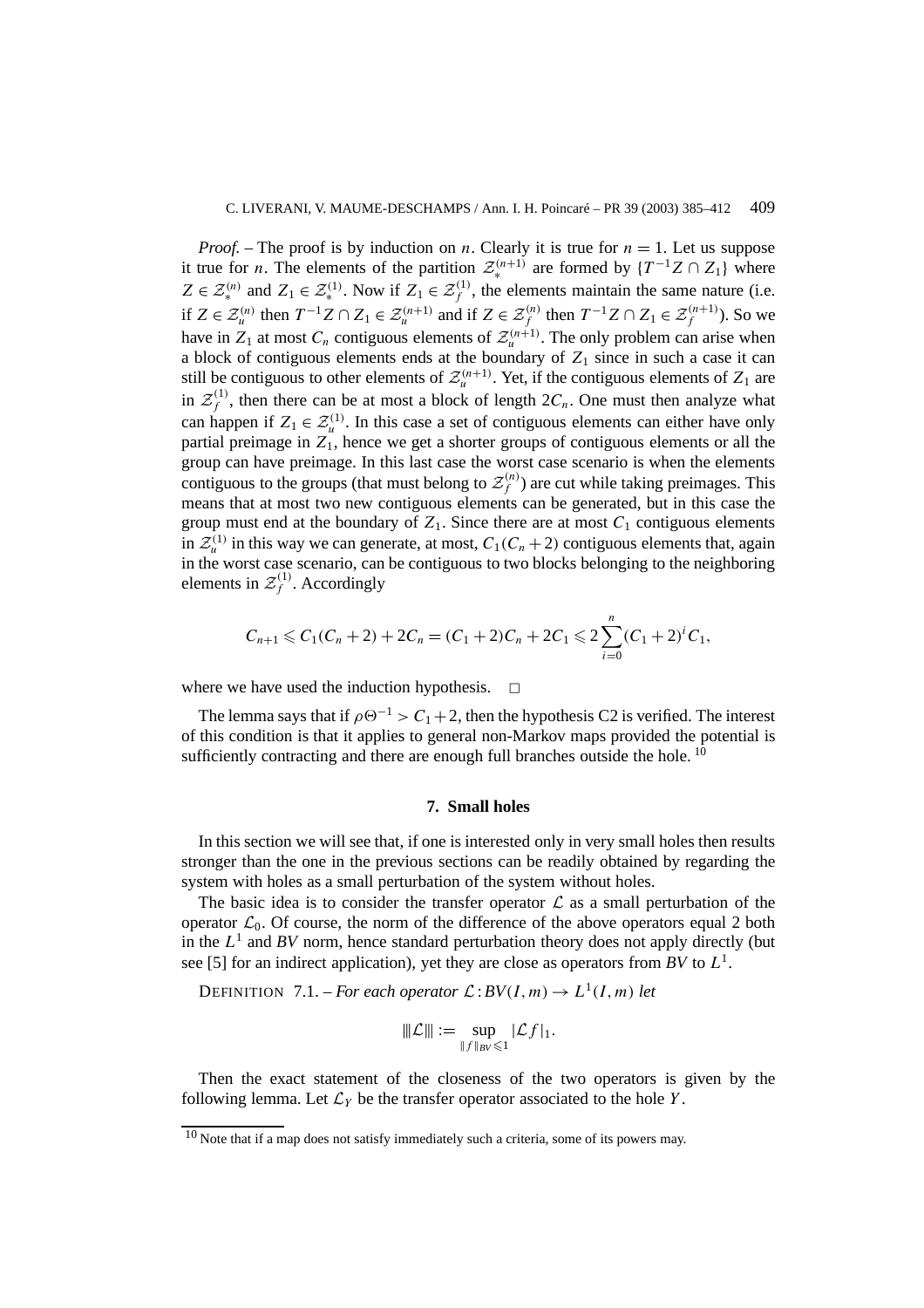LEMMA 7.2. – If  $\mathcal{L}_0$  and  $\mathcal{L}_Y$  are the two operators defined in (1.1) and (1.2), *respectively, then*

$$
\|\mathcal{L}_0-\mathcal{L}_Y\|\leqslant e^{P(g^0)}m(Y).
$$

*Proof.* – For each  $f \in BV$  the following holds

$$
\begin{aligned} \left| \mathcal{L}_0(f) - \mathcal{L}_Y(f) \right|_1 &= \left| \mathcal{L}_0(\mathbf{1}_Y f) \right|_1 \leqslant e^{P(g^0)} |\mathbf{1}_Y f|_1 \\ &\leqslant e^{P(g^0)} |f|_{\infty} m(Y) \leqslant e^{P(g^0)} \|f\|_{BV} m(Y) \end{aligned}
$$

from which the lemma follows.  $\Box$ 

The above notion of closeness is the one employed in [13], it is then natural to try to verify the conditions of the abstract perturbation result contained in such a paper.

For the reader convenience let us summarize the above mention result specialized to the simple case under consideration.

THEOREM 7.3 [13]. – If there exists constants  $A, B > 0$ , independent of Y, and  $\theta \in (\Theta(g^0), e^{P(g^0)})$  *such that, for each*  $f \in BV$ ,

$$
\|\mathcal{L}_0^n f\|_{BV} \leqslant A\theta^n \|f\|_{BV} + B|f|_1
$$
  

$$
\|\mathcal{L}_Y^n f\|_{BV} \leqslant A^n \theta^n \|f\|_{BV} + B|f|_1
$$

*then for each*  $\theta_1 \in (\theta, 1)$  *and*  $\delta \in (0, 1 - \theta_1)$ *, there exists*  $\varepsilon_0 > 0$  *such that if*  $||L_0 - L_Y|| <$  $\varepsilon_0$  *then the spectrum of*  $\mathcal{L}_Y$  *outside the disk*  $\{z \in \mathbb{C} \mid |z| \le \theta_1\}$  *is δ-close, with multiplicity, to the one of*  $\mathcal{L}_0$ *.* 

Clearly, from Theorem 7.3 Theorem C readily follows. In fact, if the map *T* has a unique invariant measure  $\mu_0$  absolutely continuous with respect to *m*, this means that  $\mathcal{L}_0$  has  $e^{P(g^0)}$  as an isolated eigenvalues and, if the systems  $(I, T, \mu_0)$  is mixing, this means that there are no other eigenvalues of modulus one, which in turn implies the existence of a spectral gap. Let  $\lambda_1$ ,  $|\lambda_1|$  < 1 be the second largest eigenvalue then, in the above theorem, choose  $\theta_1 \ge \max{\lbrace \theta, \lambda_1 \rbrace}$  and  $\delta = \frac{e^{P(g^0)} - \theta_1}{2}$ . Theorem 7.3 implies that, for sufficiently small holes, the spectrum of L outside the disk  $\{z \in \mathbb{C} \mid |z| \leq \theta_1\}$ consists of only one eigenvalue  $\lambda_0$  (that moves continuously from  $e^{P(g^0)}$  as the hole gets larger) of multiplicity one and of modulus larger than  $1 - \delta$ . <sup>11</sup> The projector  $\Pi$  $(\mathcal{L}_Y \Pi = \Pi \mathcal{L}_Y = \lambda_0 \Pi)$  associated to such an eigenvalue is of the form  $\Pi(f) = h\mu(f)$ where  $\mathcal{L}_Y h = \lambda_0 h$ , gives the quasi invariant measure and  $h\mu$  is the invariant measure. <sup>12</sup>

Hence, to conclude we need only verify the hypotheses of Theorem 7.3.

LEMMA 7.4. – *For each*  $\theta \in (\Theta(g^0), e^{P(g^0)})$  *there exists*  $A, B > 0$ *, independent of*  $Y$ *, such that, for each*  $f \in BV$ ,

$$
\begin{aligned}\n\|\mathcal{L}_0^n f\|_{BV} &\leq A\theta^n \|f\|_{BV} + B|f|_1, \\
\|\mathcal{L}_Y^n f\|_{BV} &\leq A\theta^n \|f\|_{BV} + B|f|_1.\n\end{aligned}
$$

<sup>&</sup>lt;sup>11</sup> In fact, the results in [13] imply that there exist constants  $C > 0$  such that  $e^{P(g^0)} - \lambda_0 \leq Cm(Y)$ , provided *δ* is chosen small enough.

<sup>&</sup>lt;sup>12</sup> See [12] for the proof that  $\mu$  is a measure.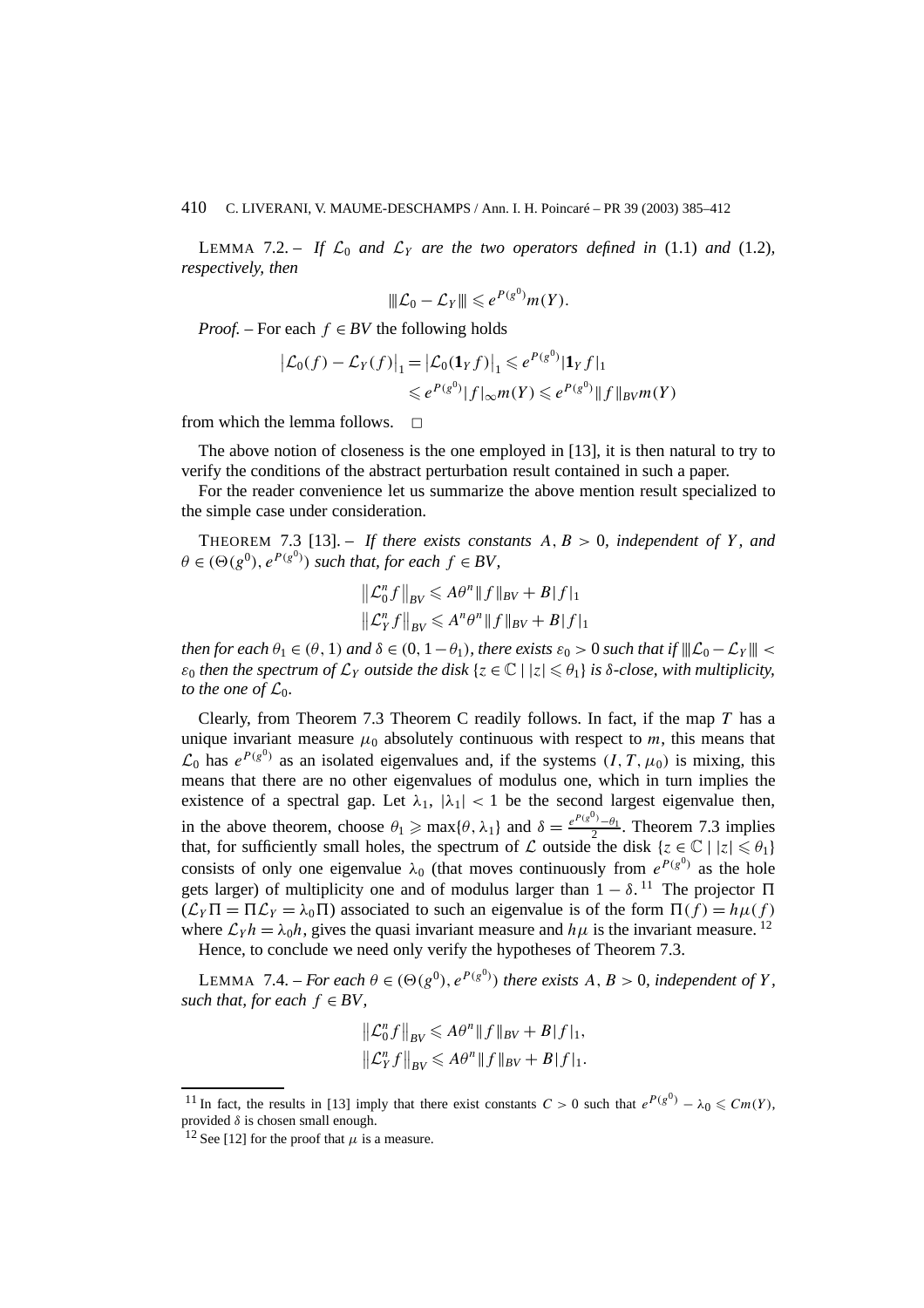*Proof.* – The first inequality is nothing else than the usual Lasota–Yorke inequality, the second is proved by a simplified version of Lemma 2.5.

Remember that  $A_n$  is the set of finite partitions in intervals  $A = \{A_i\}$  such that  $\bigvee_{A_i} g_n \leq 2 \|g_n\|_{\infty}$ . Given  $n \in \mathbb{N}$  and  $A \in \mathcal{A}_i$  let  $\widetilde{\mathcal{Z}}^{(n)}$  be the coarsest partition in intervals among all the ones finer than both *A* and  $\mathcal{Z}^{(n)}$ . For each  $Z \in \mathcal{Z}_{*}^{(n)}$  let  $\widetilde{Z} \in \widetilde{\mathcal{Z}}^{(n)}$  be such that  $Z \subset \tilde{Z}$ . We have then the following analogous of Eq. (2.6):

$$
\sqrt{1_{T^{n}Z}(g_{n}h)} \circ T_{Z}^{-n} \leq \sqrt{h g_{n} + 2 \sup_{Z} |h \cdot g_{n}|}
$$
  
\n
$$
\leq \sqrt{h g_{n} + 2 \inf_{Z} |h \cdot g_{n}| + 2 \sqrt{h g_{n}}}
$$
  
\n
$$
\leq 9 \|g_{n}\|_{\infty} \sqrt{h + 8 \|g_{n}\|_{\infty}} \inf_{Z} |h|.
$$
 (7.1)

SUBLEMMA 7.5. – *For each*  $\widetilde{Z} \in \widehat{Z}^{(n)}$ ,  $\# \{ Z \in \mathcal{Z}_{\ast}^{(n)} \mid Z \subset \widetilde{Z} \} \leq n+1$ .

*Proof.* – Since, by definition,  $T^i|_{\widetilde{Z}}$ ,  $i \leq n$ , is invertible, then  $T^{-i}Y$  can have at most one preimage in  $\widetilde{Z}$ . Accordingly,  $Y_n \cap \widetilde{Z}$  can consist of, at most, *n* sub-intervals, hence *X<sub>n</sub>* can have, at most, *n* + 1 connected components which are exactly { $Z \in \mathcal{Z}_{*}^{(n)} | Z \subset \mathcal{Z}_{*}^{(n)}$ *Z*}. □

By Sublemma 7.5 it follows that we can sum over  $Z \in \mathcal{Z}_{*}^{(n)}$  and obtain

$$
\bigvee \mathcal{L}^n h \leqslant 9(n+1) \|g_n\|_{\infty} \bigvee h + 8(n+1) \|g_n\|_{\infty} \sup_{\widetilde{Z} \in \widehat{\mathcal{Z}}^{(n)}} m(Z)^{-1} \int |h| \, dm.
$$

Since there exists  $\bar{n} \in \mathbb{N}$ :  $\theta^{\bar{n}} > 9(\bar{n} + 1) \|g_{\bar{n}}\|_{\infty}$ , the result follows by choosing

$$
A := \sup_{n \leq \bar{n}} 9(n+1) \|g\|_{\infty},
$$
  
\n
$$
B := 2(1 - \theta^{\bar{n}})^{-1} \sup_{n \leq \bar{n}} 8(n+1) \|g\|_{\infty} \sup_{\widetilde{Z} \in \widehat{\mathcal{Z}}^{(n)}} m(Z)^{-1},
$$

and using the same iteration scheme employed in the proof of Lemma 3.7. Notice that, as announced,  $A$  and  $B$  do not depend on the hole  $Y$ .

## **Acknowledgements**

We acknowledge partial support from the ESF Program PRODYN. We would like to thank P. Collet for suggesting the relevance of [13] to the present setting and G. Keller, B. Schmitt and J-P. Thouvenot for useful discussions.

#### **REFERENCES**

- [1] H. van den Bedem, N. Chernov, Expanding maps of an interval with holes, Preprint.
- [2] G. Birkhoff, Lattice Theory, 3rd Edition, in: A.M.S. Colloq. Publ., Providence, 1967.
- [3] V. Baladi, G. Keller, Zeta functions and transfer operator for piecewise monotone transformations, Comm. Math. Phys. 127 (1990) 459–477.